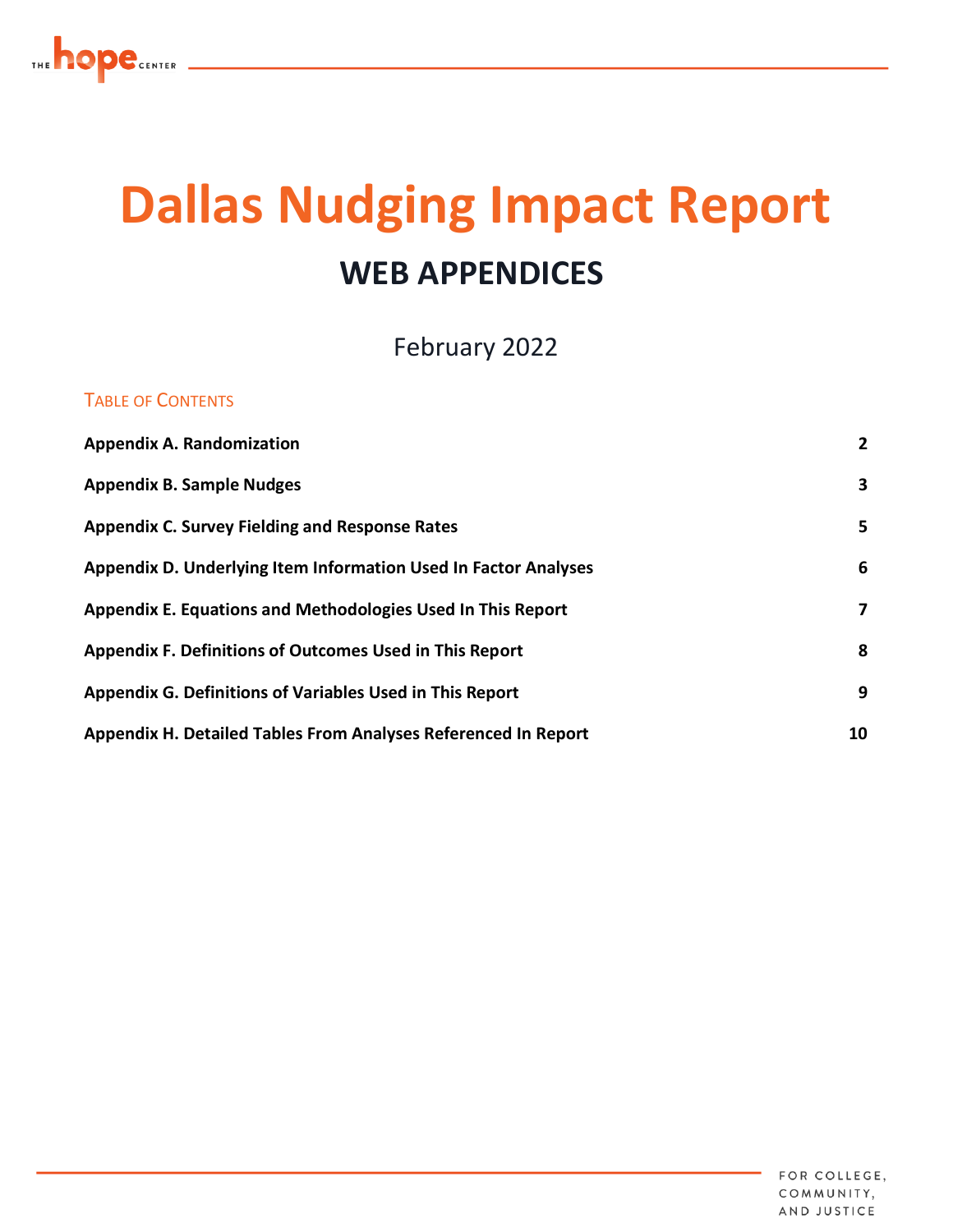

## <span id="page-1-0"></span>APPENDIX A. RANDOMIZATION

Dallas College is a newly consolidated consortium of what was previously seven independently accredited community colleges in the Dallas metro area. In this study, we identified an eligible sample of students based on the student's fall 2020 enrollment status and intensity (whether they were enrolled in 8 or 16-week courses) and FAFSA or TASFA application status. We then randomly assigned students to either receive nudges or not to receive nudges, and whether nudged students were to receive information-only or "attuned" nudges (see Appendix H-4 for sample sizes; Appendix B for a description of the differences in messaging). Once randomization was complete, the nudge group and the non-nudge group are compared to see whether they were relatively equal across gender identity, race and ethnicity, age, US citizenship, Expected Family Contribution (EFC), cumulative GPA, and credits before fall 2020 (see Appendix H3 for baseline comparison). We adhere to the What Works Clearinghouse Standards manual for what was within an acceptable range for differences between groups and anything between 0.05 and 0.25 was adjusted in our impact estimates (see table notes for details in Appendix H-4).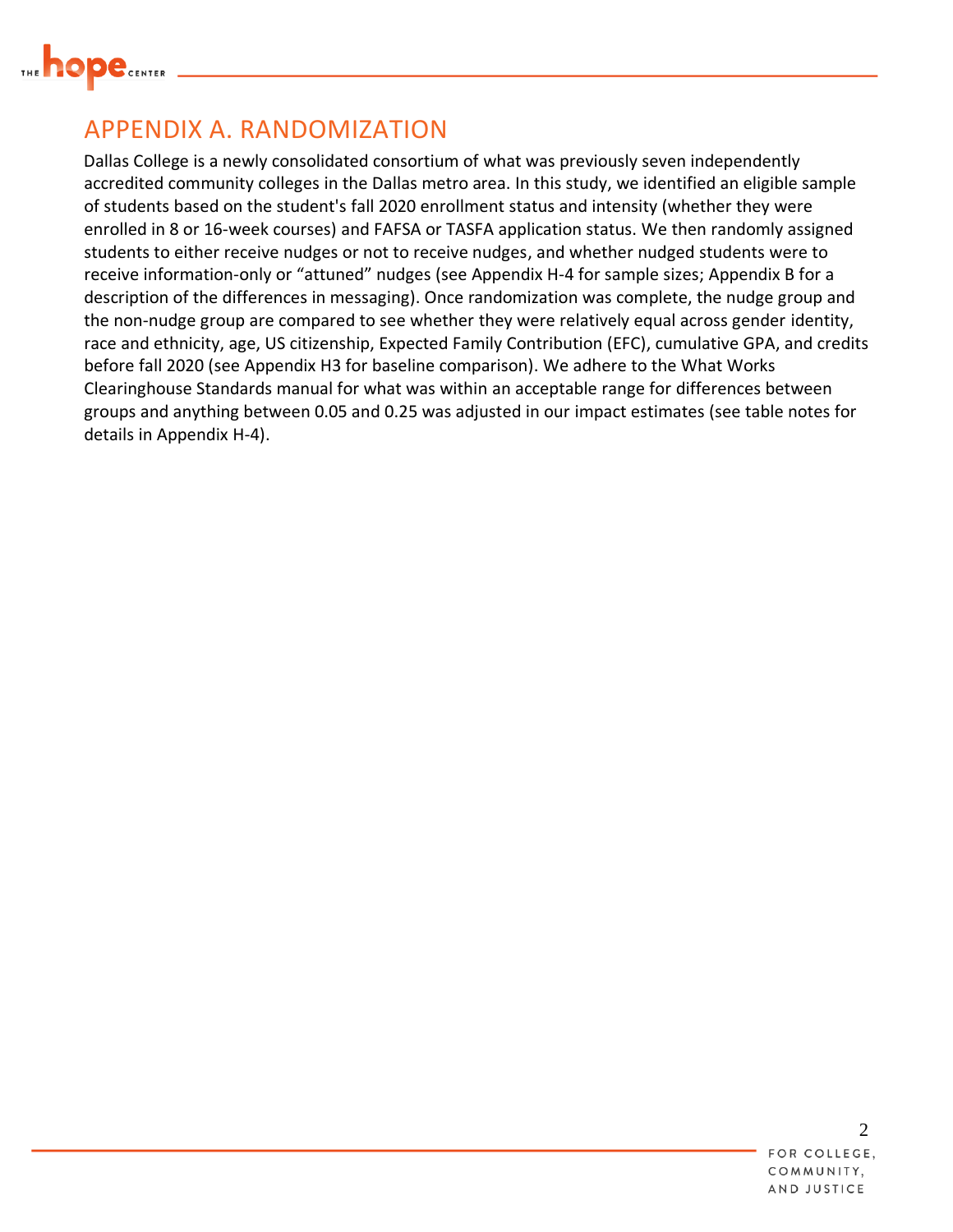

## <span id="page-2-0"></span>APPENDIX B. SAMPLE NUDGES

## **FIGURE B-1 | EMERGENCY AID SAMPLE NUDGES**

| <b>Information-Only</b>                                                                                                                                                                                                  | <b>Attuned</b>                                                                                                                                                                                                                                                                                                                                    |
|--------------------------------------------------------------------------------------------------------------------------------------------------------------------------------------------------------------------------|---------------------------------------------------------------------------------------------------------------------------------------------------------------------------------------------------------------------------------------------------------------------------------------------------------------------------------------------------|
| Hey, this is Alex with Dallas College. If you need<br>extra financial support, check out our<br>emergency grants. Available to students taking<br>6+credits. Click this link to apply:<br>www.dcccd.edu/emergencyaidtext | Hey, this is Alex with Dallas College. We know<br>many students are facing financial challenges.<br>Whatever situation you face, our emergency<br>grants are intended to help you meet your needs<br>and make progress toward your goals. Available<br>to students taking 6+ credits! Click this link to<br>apply: www.dcccd.edu/emergencyaidtext |

#### **FIGURE B-2 | PUBLIC BENEFIT SAMPLE NUDGES**

| <b>Information-Only</b>                                                                                                                                                                                                                                      | <b>Attuned</b>                                                                                                                                                                                                                                                                                                                                                                              |
|--------------------------------------------------------------------------------------------------------------------------------------------------------------------------------------------------------------------------------------------------------------|---------------------------------------------------------------------------------------------------------------------------------------------------------------------------------------------------------------------------------------------------------------------------------------------------------------------------------------------------------------------------------------------|
| Hey, this is Alex with Dallas College. Did you<br>know that Dallas College can connect you with<br>programs if you recently lost your job or need<br>money for food or childcare? Click here to<br>connect with a Navigator:<br>www.dcccd.edu/navigatorstext | Hey, this is Alex with Dallas College. Times are<br>hard for many students. Did you know that<br>Dallas College can connect you with programs to<br>help if you recently lost a job or need money for<br>food or childcare? That way you can focus on<br>studying and work toward your goals. Our<br>Navigators want to support you. Click here to<br>connect: www.dcccd.edu/navigatorstext |
|                                                                                                                                                                                                                                                              |                                                                                                                                                                                                                                                                                                                                                                                             |

#### **FIGURE B-3 | FINANCIAL AID SAMPLE NUDGES**

| <b>Information-Only</b>                            | <b>Attuned</b>                                     |
|----------------------------------------------------|----------------------------------------------------|
| TEXT 1: Hey, this is Alex with Dallas College. I'm | TEXT 1: Hey, this is Alex with Dallas College. I'm |
| checking in on your financial aid. If your income  | checking in about financial aid. We know many      |

FOR COLLEGE, COMMUNITY, AND JUSTICE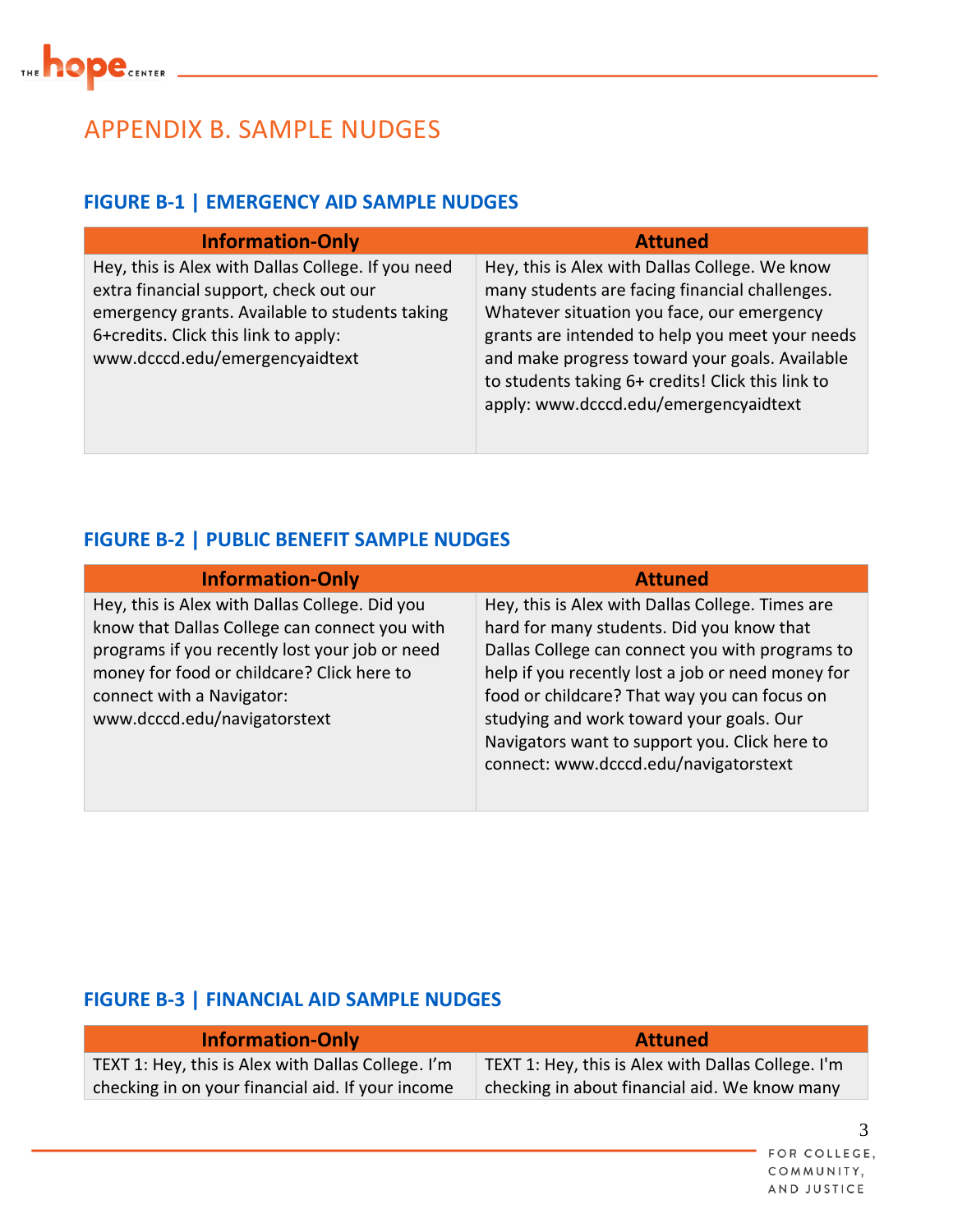

went down in the last year, you can request a change to get more money. Click here to request a change: https://formswift.com/swift-student TEXT 2: For more info on financial aid, click here: www.dcccd.edu/financialaidtext students' income went down in the last year. If yours has, you can request a change to get more money. We want to support you, so you can focus on studying and work toward your goals. Click here to request a change: https://formswift.com/swift-student TEXT 2: For more info on financial aid, click here: www.dcccd.edu/financialaidtext

#### **FIGURE B-4 | CAMPUS FOOD AND HOUSING SAMPLE NUDGES**

| <b>Information-Only</b>                                                                                                                                                                                                                                                                                        | <b>Attuned</b>                                                                                                                                                                                                                                                                                                                                                                                                                                                                                           |
|----------------------------------------------------------------------------------------------------------------------------------------------------------------------------------------------------------------------------------------------------------------------------------------------------------------|----------------------------------------------------------------------------------------------------------------------------------------------------------------------------------------------------------------------------------------------------------------------------------------------------------------------------------------------------------------------------------------------------------------------------------------------------------------------------------------------------------|
| Hey, this is Alex with Dallas College. Did you<br>know that we have programs like a food pantry,<br>a clothing closet, and partnerships with<br>organizations to support you with affordable<br>food, housing, and more? Click here to connect<br>with someone who can assist:<br>www.dcccd.edu/navigatorstext | Hey, this is Alex with Dallas College. We know<br>money is tight for many students now. That's<br>why we have programs like a food pantry, a<br>clothing closet, and partnerships with<br>community organizations to support you with<br>affordable food, housing, and more. Whatever<br>your situation, we want to meet you where you<br>are-so you can focus on studying and make<br>progress toward your goals. Click here to connect<br>with someone who can assist:<br>www.dcccd.edu/navigatorstext |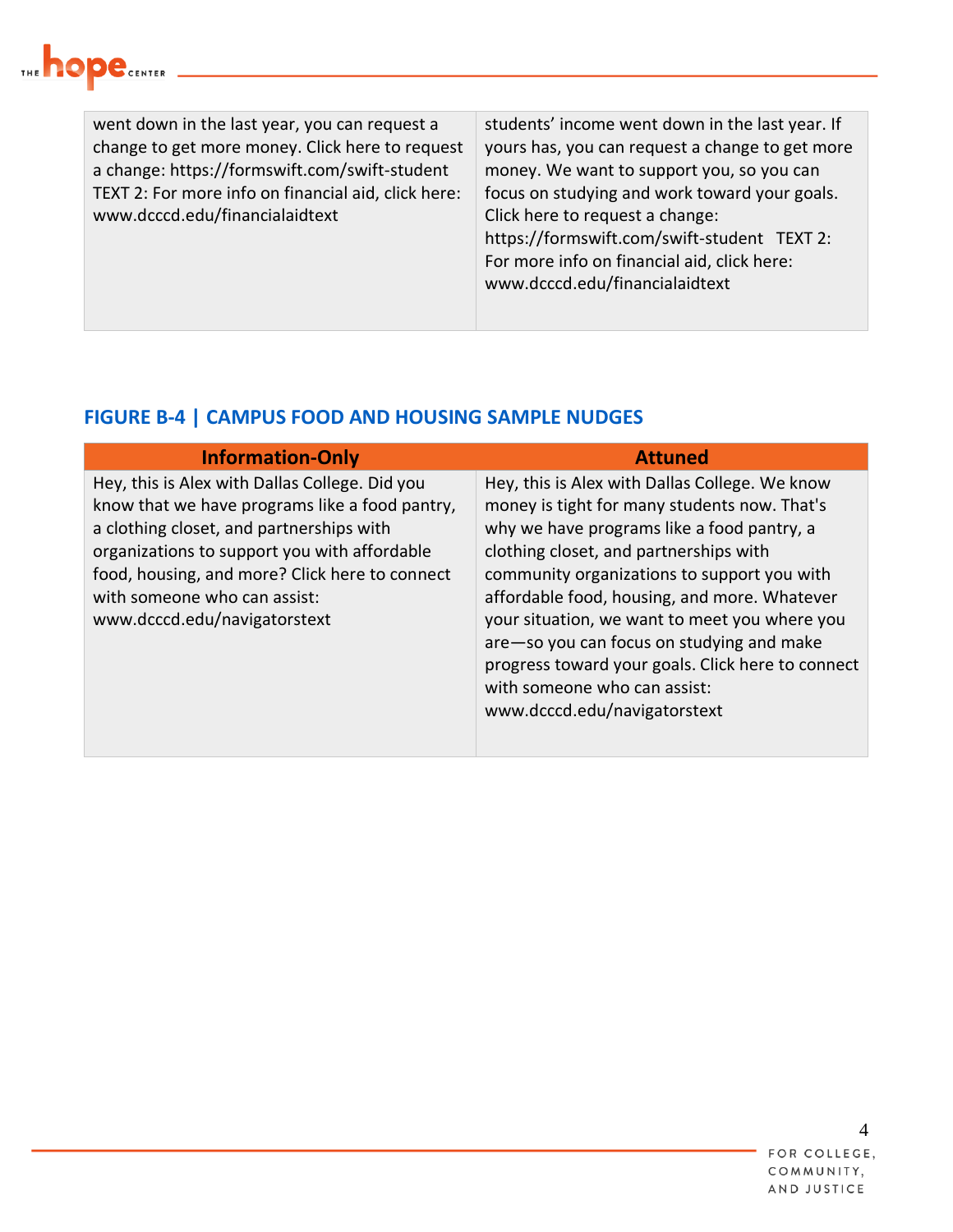

# <span id="page-4-0"></span>APPENDIX C. SURVEY FIELDING AND RESPONSE RATES

In fall 2020, Dallas College fielded a survey that was created by The Hope Center to gather information on student responses to the text messages and the variation in modalities among those messages. The survey went to 4,000 randomly selected study participants: 3,000 from the treatment groups (1,500 from each treatment group – information-only and attuned messaging) and 1,000 from the control group. Initial invitations to participate in the survey were emailed on December  $7<sup>th</sup>$ , 2020, via Dallas College. Text nudges to remind students to participate in the survey were sent weekly from December 17<sup>th</sup>, 2020, through January 28th, 2021. Student outreach included email and texts from Dallas College. Students from the treatment who were selected to participate in the survey were offered a \$15 gift card with a chance at an additional \$50 gift card. Students from the control group who were selected to participate were offered a \$20 gift card. Incentives were distributed by email, text, and follow-up phone calls.

The treatment and control surveys obtained a gross response rate of 33% and 43%, respectively. Survey responses were matched by Dallas College to student records using a student ID. Responses where an ID match could not be found were discarded. A total of 998 responses were used, with net response rates of 22% and 30% for treatment and control, respectively.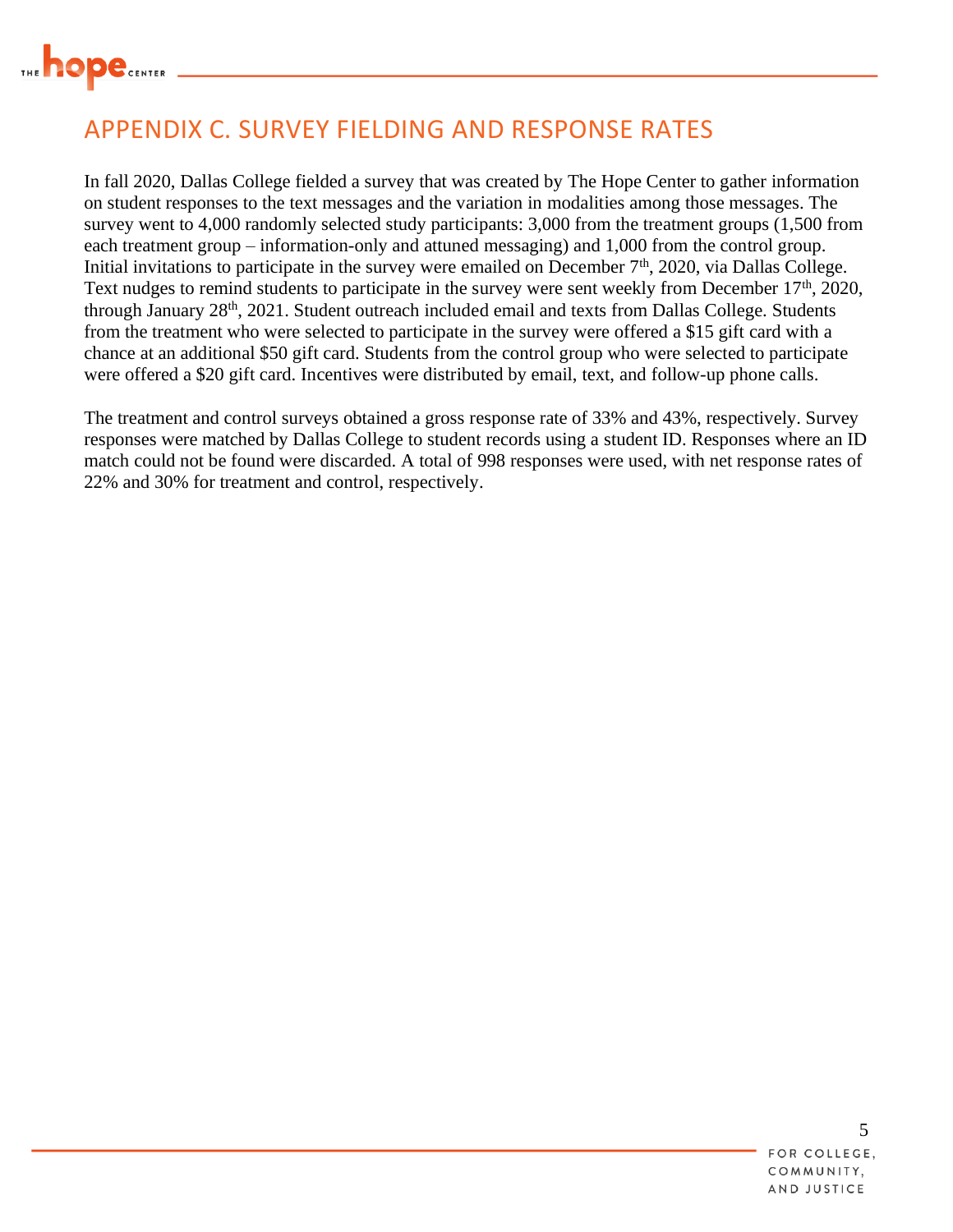

# <span id="page-5-0"></span>APPENDIX D. UNDERLYING ITEM INFORMATION USED IN FACTOR ANALYSES

| <b>Question/Factor</b>                                                  | <b>Items included in factor</b>                                                                                                                                                                                       |
|-------------------------------------------------------------------------|-----------------------------------------------------------------------------------------------------------------------------------------------------------------------------------------------------------------------|
| How normal do you think it is<br>to seek emergency aid?                 | When students at Dallas College seek out emergency grants, to<br>what extent do you think it is<br>$\dots$ normal?<br>appropriate?<br>commonplace?                                                                    |
| Do you feel empowered in<br>seeking emergency aid?                      | When Dallas College gives students emergency grants, how much<br>is it<br>like a handout for people in need?<br>because they are sincerely motivated to help students achieve<br>their goals?                         |
| How motivated are you to seek<br>emergency aid?                         | If you faced financial challenges, how would you feel about<br>seeking out an emergency grant from Dallas College? I would<br>want to seek it out.<br>feel reluctant to seek it out.<br>feel hesitant to seek it out. |
| Do you feel that there is a<br>stigma in seeking aid?                   | If you needed emergency aid, to what extent do you think people<br>on campus would<br>judge or think negatively about you?<br>look down on you?<br>think less of you if you sought emergency aid?                     |
| Do you feel shame in applying<br>for emergency aid?                     | Imagine that you applied for and received an emergency grant. To<br>what extent would it make you feel<br>ashamed?<br>.guilty?<br>embarrassed?                                                                        |
| Do you feel empowered in<br>applying for or receiving<br>emergency aid? | Imagine you applied for and received an emergency grant. To what<br>extent would it make you feel<br>proud of myself?<br>ready to take on a change?<br>capable?                                                       |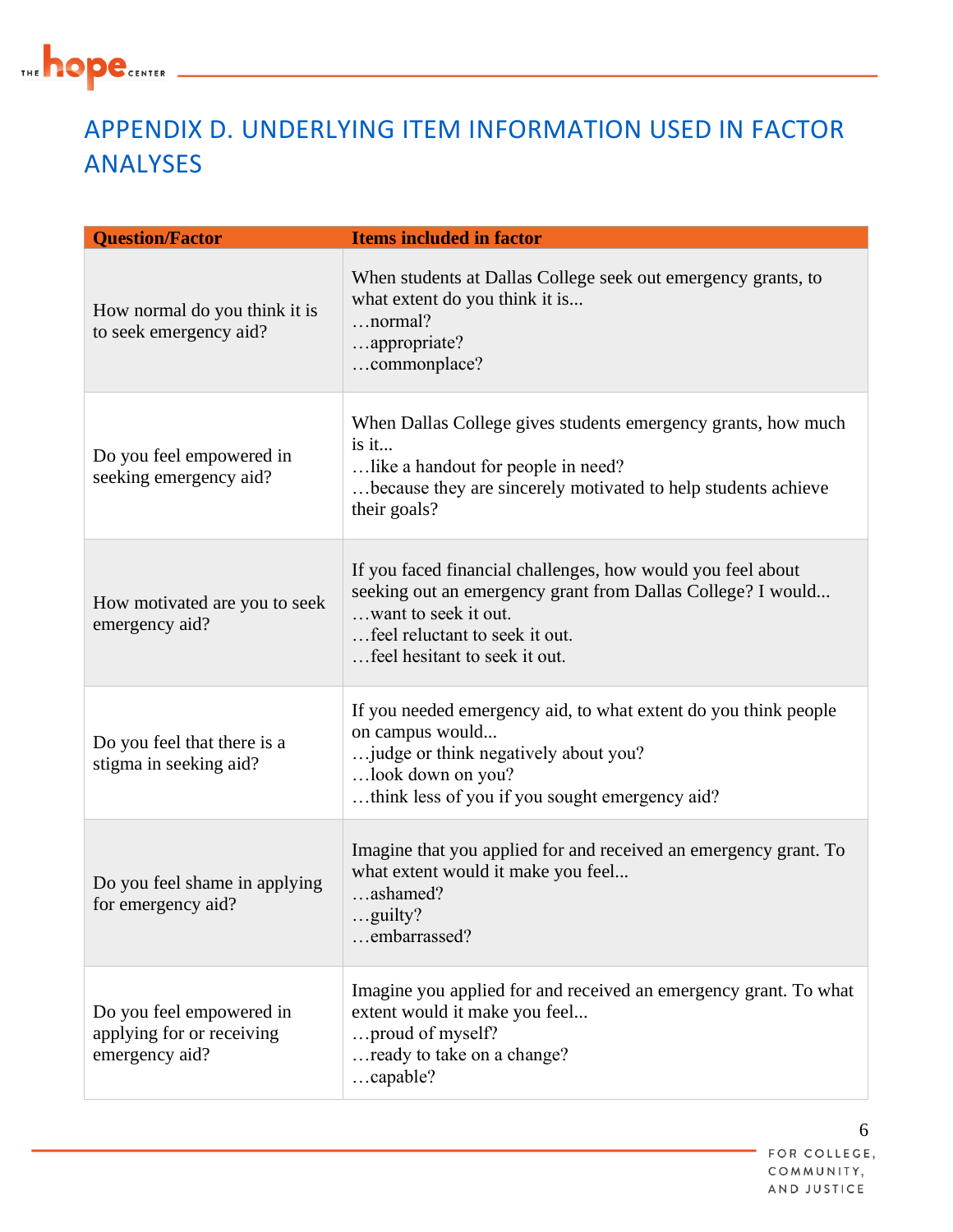

# <span id="page-6-0"></span>APPENDIX E. EQUATIONS AND METHODOLOGIES USED IN THIS REPORT

#### **Unadjusted model**

 $\gamma_i = \beta_0 + \beta_1$  (Treatment<sub>i</sub>) +  $\varepsilon_i$ 

In the model above,  $y_i$  represents the outcome for student i; Treatment $_i$  is a dichotomous indicator for whether a student was assigned to treatment, and  $\varepsilon_i$  is a term for student-specific random error.  $\beta_1$ represents the treatment impact, the average difference in outcome  $y_i$  for the treatment group relative to the control group. For all dichotomous outcomes we estimate a logistic OLS regression model; continuous outcomes are estimated using linear OLS regression model.

#### **Adjusted model:**

$$
\gamma_i = \beta_0 + \beta_1 \left( Treatment_i \right) + \Sigma \beta_n \chi_n + \varepsilon_i
$$

In the adjusted model presented above,  $\chi_n$  is a vector of student-level, pre-treatment covariates found to not be in balance at baseline according to What Works Clearinghouse standards (0.25>ES>0.05).  $\beta_n$ represents the coefficient for each variable in vector  $\chi_n$ .  $\beta_1$  represents the treatment impact, the average improvement in outcome for the treatment group relative to the control group.

#### **Interaction Models:**

$$
\gamma_i = \beta_0 + \beta_1 (Treatment_i) + \Sigma \beta_n \chi_n + \Sigma \beta_n (\chi_n * Treatment_i) + \varepsilon_i
$$

The model presented above builds on the preceding models by examining a potential interaction effect between treatment and specific student characteristics.  $\chi_n$  \*  $Treatment_i$ , is an interaction term between treatment and race/ ethnicity, gender, and negative EFC status, respectively.  $\beta_n$  represents the coefficients for each term and interaction term.

> 7 FOR COLLEGE, COMMUNITY. AND JUSTICE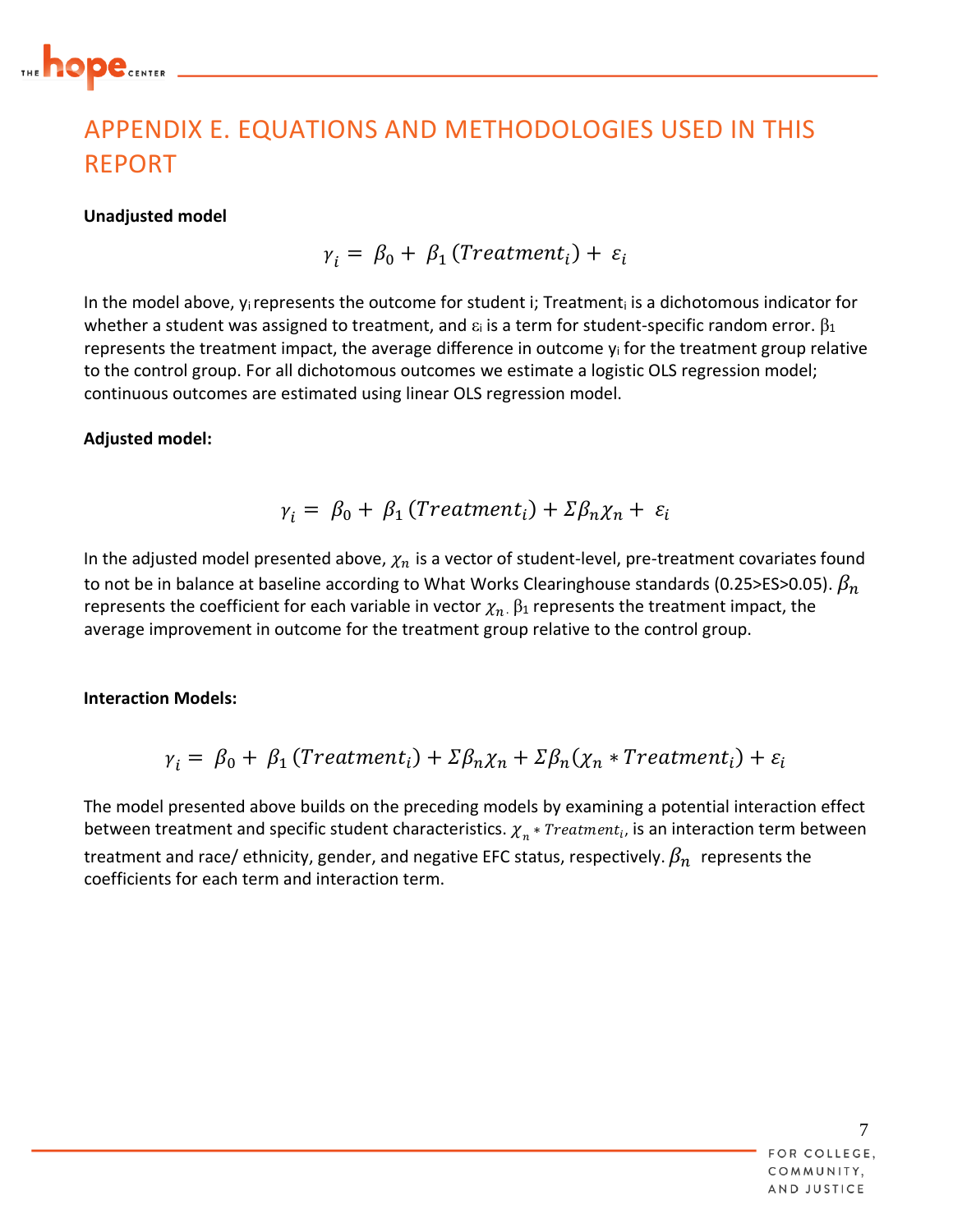

# <span id="page-7-0"></span>APPENDIX F. DEFINITIONS OF OUTCOMES USED IN THIS REPORT

**Edquity Engagement**: Edquity engagement is a measurement of whether a student applies through Edquity for emergency aid. Edquity is a third-party provider of emergency aid. Students fill out and submit applications on a smartphone app. Emergency aid nudges sent to students included a link to a Dallas College webpage that directed students to the Edquity app. Students are eligible to be approved for aid once per term. Applications were connected to a student identifier to allow for analysis of utilization. Students who did not apply or did not use the Edquity app at all were calculated as zero.

**Dallas College Navigator Engagement**: Dallas College Navigator (DCN) engagement is the extent to which a student either directly speaks to, calls, or emails a DCN. Upon the recent consolidation of the seven individual campuses into one college with multiple campuses, Dallas College installed the DCN as a centralized triage where DCNs assist students in understanding non-tuition supports and send referrals to campus-based supports. Nudges to financial aid, public benefits, and campus food and housing resources included a link to a Dallas College webpage that provided students with information on how to contact DCNs. Students who did not engage with a DCN were measured as zero.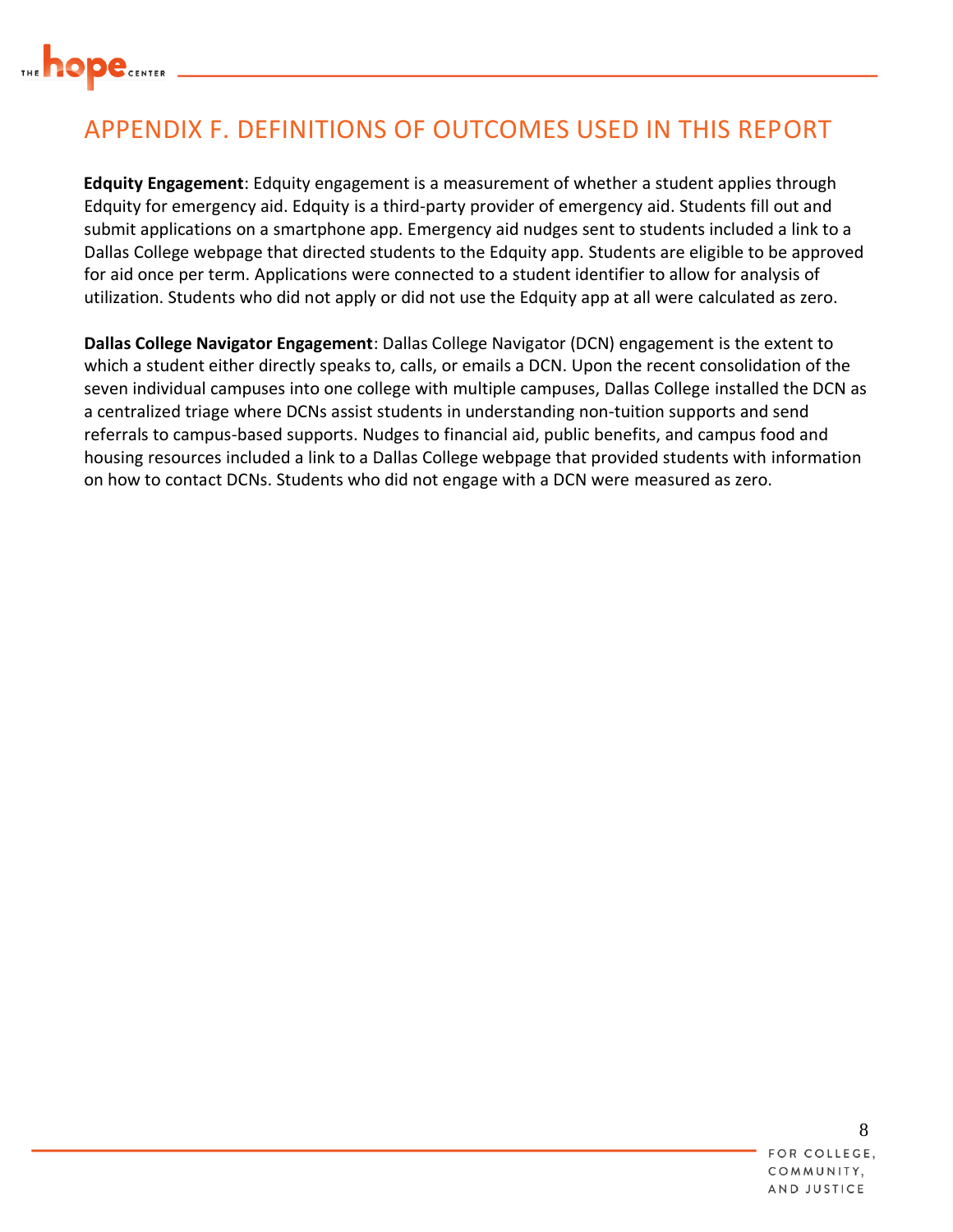

# <span id="page-8-0"></span>APPENDIX G. DEFINITIONS OF VARIABLES USED IN THIS REPORT

**Race / Ethnicity:** Race / Ethnicity originates from Dallas College's administrative database of student records. Students choose one of the following categories:

- White / Caucasian
- African American / Black referred to as Black in text
- Hispanic / Latinx referred to as Latinx in text
- American Indian / Alaskan Native
- Southeast Asian
- Native Hawaiian / Pacific Islander
- Other Asian
- Other Race
- Unknown
- International
- Two or More Races

Due to sample size, we collapse the following race/ethnicity categories into a single "Other" category: American Indian / Alaskan Native, Southeast Asian, Native Hawaiian / Pacific Islander, Other Asian, Other Race, Unknown, International, Two or More Races.

**Gender:** Gender originates from Dallas College's administrative database of student records. Students could choose one of two categories: male or female.

**Age:** Age in years originates from year of birth provided from Dallas College's administrative database of student records. An estimate of student age was calculated as the time from the student's year of birth to the year the treatment was implemented (2020).

**Citizenship:** Citizenship originates from Dallas College's administrative database of student records. Students could fall into one of two categories: "yes", affirming that the student Is a US citizen or permanent resident, and "no", affirming that the student is not a US citizen or permanent resident.

**Free Application for Federal Student Aid (FAFSA)**: FAFSA originates from Dallas College's administrative database of student records and comes from a student's application for federal aid.

**Expected Family Contribution (EFC):** EFC originates from Dallas College's FAFSA data. EFC is a measure of how much the student and their family can be expected to contribute to the cost of the student's education for a given award year. EFC can impact a students' eligibility for certain types of federal student aid. The value is calculated using the information provided in a student's FAFSA application and is truncated at a floor of \$0.

**Negative Expected Family Contribution (EFC):** Negative EFC is an adjustment to the EFC model that allows for outputs below \$0. See the Hope Center's [The Real Price of College](https://hope4college.com/the-real-price-of-college-how-using-the-negative-expected-family-contribution-can-better-support-students/) report for more detail on this calculation.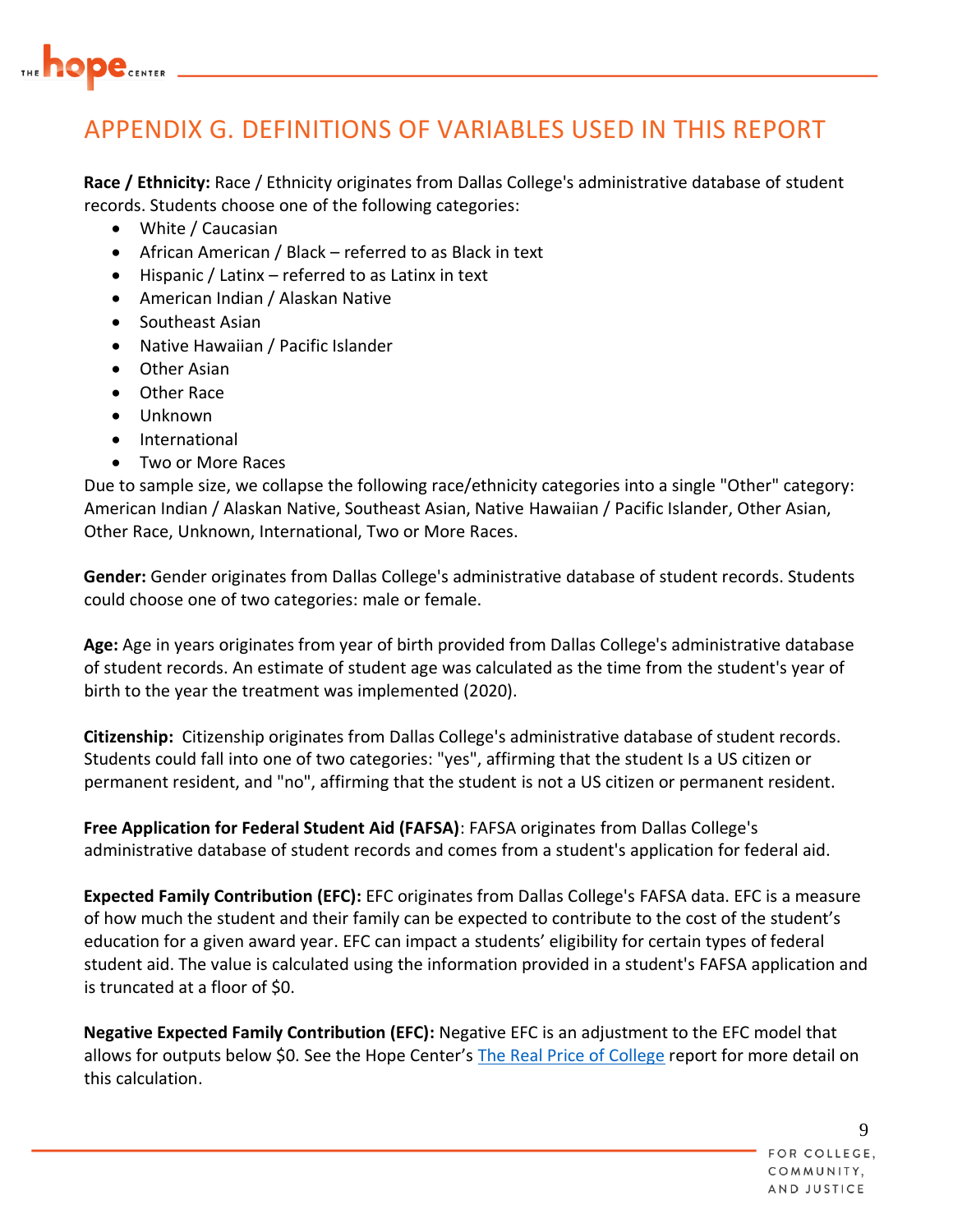## THE<sup>1</sup> **hope** CENTER

# <span id="page-9-0"></span>APPENDIX H. DETAILED TABLES FROM ANALYSES REFERENCED IN REPORT

## **TABLE H-1 | DETAILED STUDENT PERCEPTIONS OF TEXT MESSAGING, BY MESSAGE TYPE**

|                                      |                  |       |     |                |       | <b>Paired T-Test for</b> |
|--------------------------------------|------------------|-------|-----|----------------|-------|--------------------------|
|                                      | <b>Info Only</b> |       |     | <b>Attuned</b> |       | <b>Mean Differences</b>  |
|                                      |                  |       |     |                | p-    | t-test                   |
| <b>Perceptions</b>                   | N                | %     | N   | %              | value | statistic                |
| <b>Public Benefits</b>               |                  |       |     |                |       |                          |
| Respected                            | 147              | 72.06 | 153 | 75.74          | 0.25  | 1.15                     |
| Empowered                            | 111              | 54.95 | 135 | 67.16          | 0.00  | 2.84                     |
| Motivated                            | 119              | 58.91 | 142 | 71.36          | 0.00  | 3.74                     |
| Understood                           | 131              | 64.85 | 149 | 74.13          | 0.01  | 2.55                     |
| <b>Cared For</b>                     | 144              | 71.29 | 156 | 77.61          | 0.06  | 1.89                     |
| Supported                            | 146              | 72.64 | 154 | 77.00          | 0.14  | 1.46                     |
| Connected to DCCCD                   | 124              | 61.08 | 142 | 70.65          | 0.01  | 2.57                     |
| Disconnected from DCCCD              | 15               | 7.46  | 21  | 10.50          | 0.72  | 0.35                     |
| <b>Food &amp; Housing Assistance</b> |                  |       |     |                |       |                          |
| Respected                            | 142              | 70.30 | 151 | 75.50          | 0.61  | 0.50                     |
| Empowered                            | 103              | 50.74 | 133 | 65.84          | 0.02  | 2.28                     |
| Motivated                            | 120              | 59.41 | 138 | 69.35          | 0.09  | 1.70                     |
| Understood                           | 136              | 67.00 | 152 | 75.62          | 0.05  | 1.96                     |
| <b>Cared For</b>                     | 154              | 76.62 | 159 | 78.71          | 0.43  | 0.78                     |
| Supported                            | 152              | 75.62 | 160 | 79.21          | 0.35  | 0.94                     |
| Connected to DCCCD                   | 144              | 70.94 | 151 | 74.75          | 0.35  | 0.94                     |
| Disconnected from DCCCD              | 27               | 13.37 | 27  | 13.57          | 0.76  | $-0.31$                  |
| <b>Financial Aid</b>                 |                  |       |     |                |       |                          |
| Respected                            | 128              | 65.31 | 148 | 76.29          | 0.10  | 1.64                     |
| Empowered                            | 103              | 53.09 | 119 | 62.30          | 0.05  | 1.95                     |
| Motivated                            | 121              | 61.42 | 129 | 67.19          | 0.32  | 0.99                     |
| Understood                           | 121              | 61.73 | 126 | 65.97          | 0.23  | 1.20                     |
| <b>Cared For</b>                     | 132              | 67.01 | 129 | 67.54          | 0.60  | 0.53                     |
| Supported                            | 128              | 65.64 | 136 | 71.20          | 0.41  | 0.82                     |
| Connected to DCCCD                   | 120              | 61.22 | 128 | 66.32          | 0.27  | 1.10                     |
| Disconnected from DCCCD              | 16               | 8.16  | 23  | 11.98          | 0.70  | 0.38                     |
| <b>Emergency Aid</b>                 |                  |       |     |                |       |                          |
| Respected                            | 143              | 71.50 | 136 | 68.69          | 0.22  | $-1.24$                  |
| Empowered                            | 106              | 53.27 | 123 | 62.12          | 0.12  | 1.55                     |
| Motivated                            | 125              | 61.88 | 131 | 66.50          | 0.42  | 0.80                     |
| Understood                           | 130              | 64.36 | 130 | 65.99          | 0.30  | 1.04                     |
| Cared For                            | 136              | 67.66 | 144 | 72.73          | 0.29  | 1.05                     |

10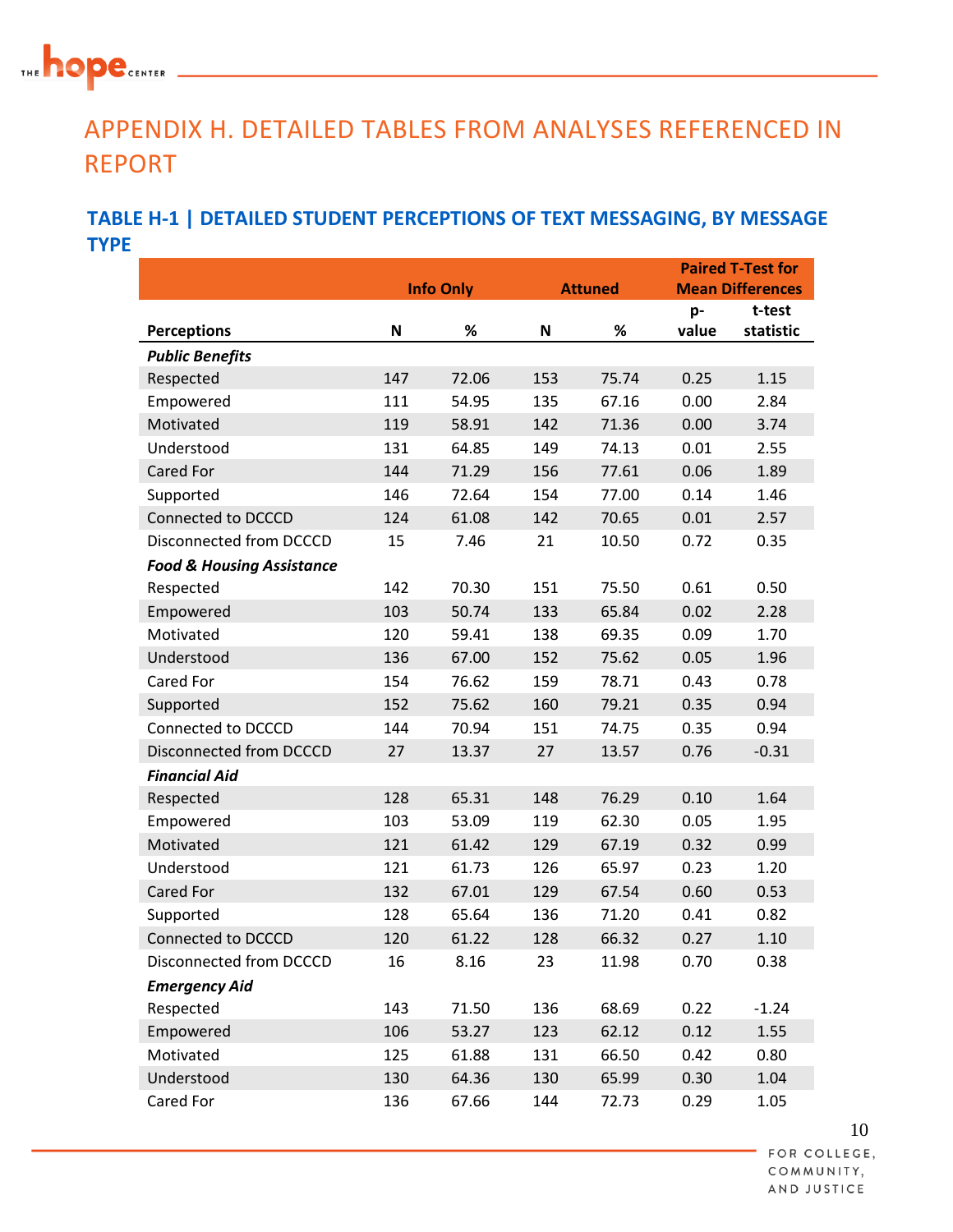

| Supported               | 145 | 71.78 | 148 | 74.75 | 0.82 |       |
|-------------------------|-----|-------|-----|-------|------|-------|
| Connected to DCCCD      | 129 | 63.86 | 133 | 67.51 | 0.81 | 0.25  |
| Disconnected from DCCCD |     | 11.39 |     | 10.15 | በ 57 | -0.56 |

#### N= 195

Source | Data come from survey of student perceptions of different text nudges styles.

Notes | Students were provided text of information-only and attuned nudges for four campus-based services. After each text presented in the survey, students were asked about how that messaging made them feel – in particular towards Dallas College. Students were asked to rate their feelings on a five-point Likert scale (Not at all, Slightly, Moderately, Very, and Extremely). Answers where the student felt either Very or Extremely were used to create the construct.

#### **TABLE H-2 | STUDENT PERCEPTIONS OF SEEKING AID FACTOR LOADINGS FOR UNDERLYING ITEMS**

| <b>Factor and Underlying Items</b>                                                                                                                           | <b>Loading</b> | <b>Uniqueness</b> |
|--------------------------------------------------------------------------------------------------------------------------------------------------------------|----------------|-------------------|
| How normal do you think it is to seek emergency aid?                                                                                                         |                |                   |
| When students at Dallas College seek out emergency<br>grants, to what extent do you think it is normal?                                                      | 0.91           | 0.17              |
| When students at Dallas College seek out emergency<br>grants, to what extent do you think it is<br>commonplace?                                              | 0.88           | 0.22              |
| When students at Dallas College seek out emergency<br>grants, to what extent do you think it is appropriate?                                                 | 0.79           | 0.37              |
| Do you feel empowered in seeking emergency aid?                                                                                                              |                |                   |
| When Dallas College gives students emergency grants,<br>how much is it like a handout for people in need?                                                    | $-0.77$        | 0.40              |
| When Dallas College gives students emergency grants,<br>how much is it because they are sincerely motivated<br>to help students achieve their goals?         | 0.77           | 0.40              |
| How motivated are you to seek emergency aid?                                                                                                                 |                |                   |
| If you faced financial challenges, how would you feel<br>about seeking out an emergency grant from Dallas<br>College? I would want to seek it out.           | 0.53           | 0.72              |
| If you faced financial challenges, how would you feel<br>about seeking out an emergency grant from Dallas<br>College? I would feel reluctant to seek it out. | 0.86           | 0.25              |
| If you faced financial challenges, how would you feel<br>about seeking out an emergency grant from Dallas<br>College? I would feel hesitant to seek it out.  | 0.91           | 0.17              |
| Do you feel that there is a stigma in seeking aid?                                                                                                           |                |                   |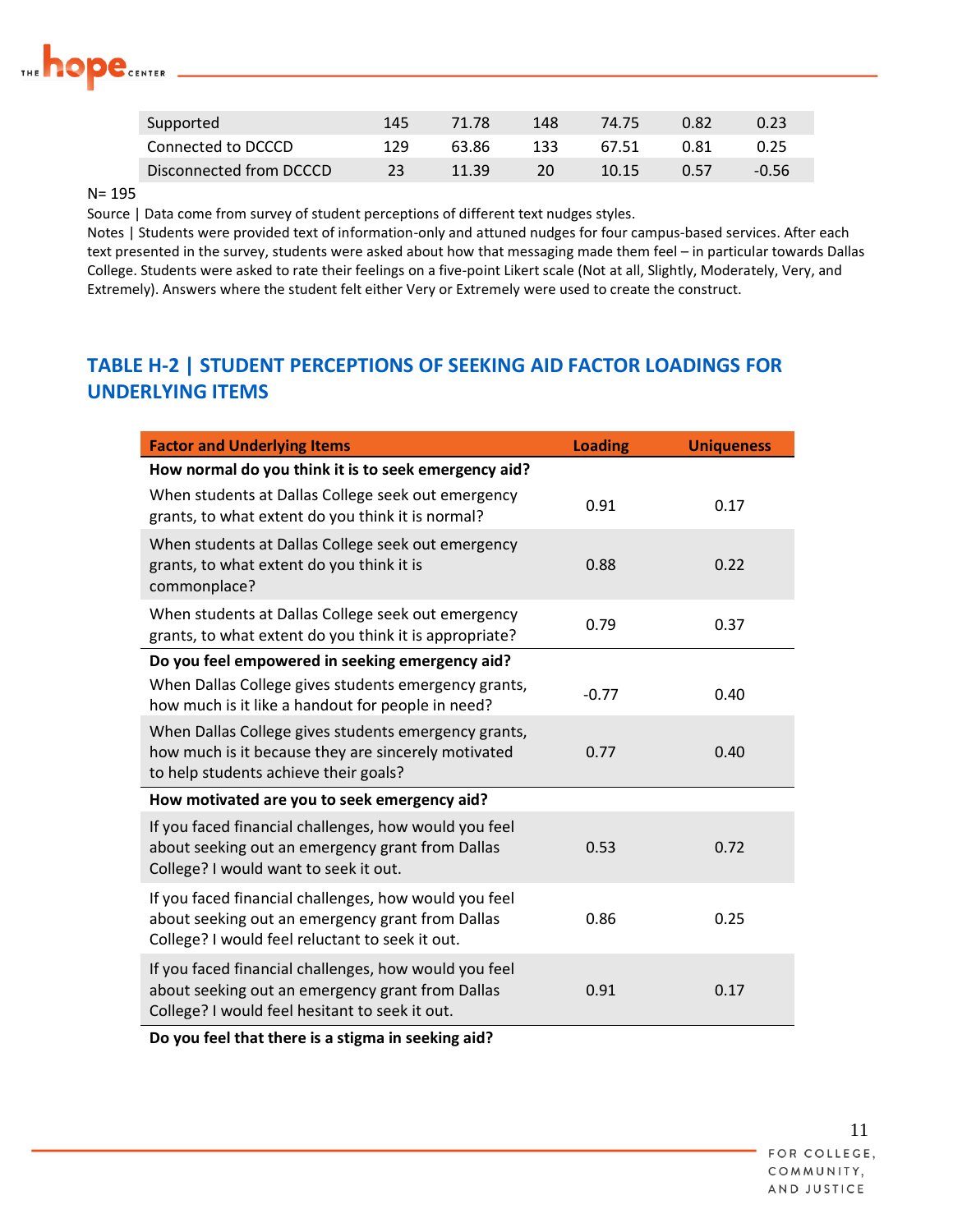| If you needed emergency aid, to what extent do you<br>think people on campus would judge or think<br>negatively about you?                                                          | 0.92 | 0.15 |
|-------------------------------------------------------------------------------------------------------------------------------------------------------------------------------------|------|------|
| If you needed emergency aid, to what extent do you<br>think people on campus would look down on you?                                                                                | 0.97 | 0.07 |
| If you needed emergency aid, to what extent do you<br>think people on campus would think less of you if you<br>sought emergency aid?                                                | 0.95 | 0.10 |
| Do you feel shame in applying for emergency aid?                                                                                                                                    |      |      |
| Imagine you applied for and received an emergency<br>grant. To what extent would it make you feel<br>ashamed?                                                                       | 0.92 | 0.16 |
| Imagine you applied for and received an emergency<br>grant. To what extent would it make you feel guilty?                                                                           | 0.89 | 0.21 |
| Imagine you applied for and received an emergency<br>grant. To what extent would it make you feel<br>embarrassed?                                                                   | 0.91 | 0.16 |
| Do you feel empowered in applying for or receiving emergency aid?                                                                                                                   |      |      |
| Imagine you applied for and received an emergency<br>grant. To what extent would it make you feel proud of<br>yourself?                                                             | 0.82 | 0.33 |
| Imagine you applied for and received an emergency<br>grant. To what extent would it make you feel ready to<br>take on challenges?                                                   | 0.84 | 0.30 |
| Imagine you applied for and received an emergency<br>grant. To what extent would it make you feel capable?                                                                          | 0.83 | 0.31 |
| Source   Data come from survey of student perceptions of different text nudges styles.<br>Notes   Items were grouped across common constructs based on correlation analysis. Factor |      |      |

<u> 1989 - Johann Barn, mars eta bainar e</u>

THE **hope** CENTER

## **TABLE H-3 | COMPARISON OF SAMPLE DEMOGRAPHICS TO DALLAS COLLEGE ENROLLMENT**

represent the significance of unpaired within-group differences for each construct.

analysis was conducted to produce predicted principal component factor estimates. Test statistics

| <b>Category</b> |        | <b>Total</b><br><b>Enrollment</b> | All    | <b>Text</b><br><b>Nudges</b><br>- Info<br>Only<br><b>Group</b> | Text<br><b>Nudges</b><br>٠<br><b>Attuned</b><br><b>Group</b> | <b>Both</b><br><b>Treatment</b><br><b>Groups</b> | <b>No</b><br><b>Outreach</b><br>- Control<br><b>Group</b> |
|-----------------|--------|-----------------------------------|--------|----------------------------------------------------------------|--------------------------------------------------------------|--------------------------------------------------|-----------------------------------------------------------|
|                 |        |                                   |        | %                                                              |                                                              |                                                  |                                                           |
|                 | N      | 76,325                            | 18,287 | 4.500                                                          | 4,500                                                        | 9,000                                            | 9,287                                                     |
| ပ္ပိ<br>짇<br>ò  | Female | 60.83                             | 68.32  | 68.16                                                          | 67.09                                                        | 67.62                                            | 68.99                                                     |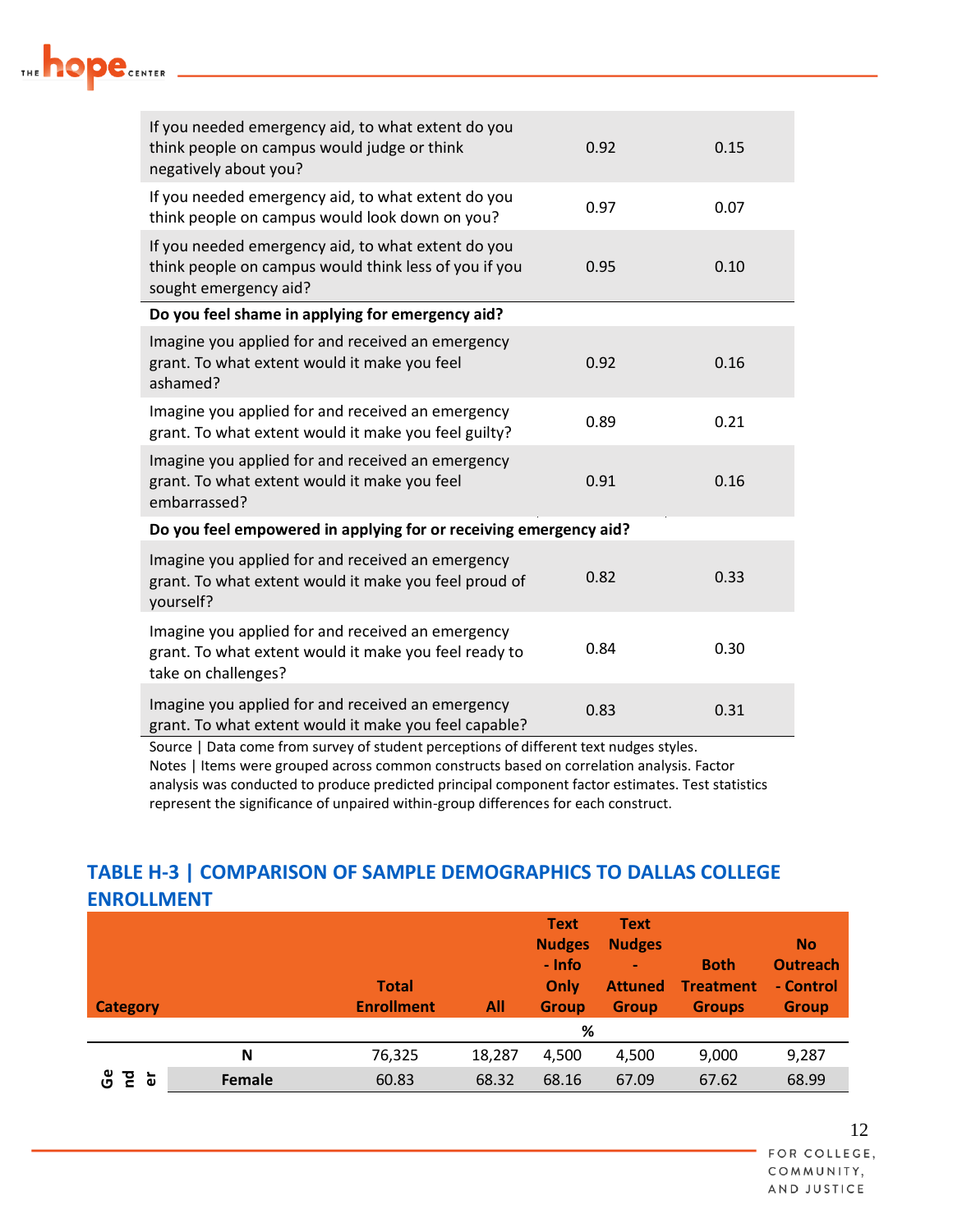# THE **hope** CENTER

| Race/Ethnicity | Male                                    | 29.89 | 31.68 | 31.84 | 32.91 | 32.38 | 31.01 |
|----------------|-----------------------------------------|-------|-------|-------|-------|-------|-------|
|                | <b>White or Caucasian</b>               | 16.90 | 13.67 | 13.53 | 13.51 | 13.52 | 13.80 |
|                | <b>African</b><br>American/Black        | 20.92 | 29.06 | 28.49 | 29.62 | 29.06 | 29.07 |
|                | <b>Hispanic/Latinx</b>                  | 48.07 | 44.25 | 45.13 | 43.91 | 44.52 | 43.99 |
|                | Asian                                   | 7.73  | 6.43  | 6.09  | 6.58  | 6.33  | 6.53  |
|                | <b>Pacific Islander</b>                 | 0.04  | 0.07  | 0.00  | 0.07  | 0.03  | 0.10  |
|                | Indigenous or<br><b>Native American</b> | 0.27  | 0.32  | 0.38  | 0.18  | 0.28  | 0.36  |
|                | <b>Multi-Racial</b>                     | 1.96  | 1.96  | 2.31  | 1.89  | 2.10  | 1.83  |
|                | <b>International</b>                    | 0.24  | 0.19  | 0.20  | 0.22  | 0.21  | 0.16  |
|                | <b>Unknown</b>                          | 3.88  | 4.06  | 3.87  | 4.02  | 3.94  | 4.17  |

Source | Total enrollment data comes from Dallas College student records as released for the 2020-21 school year, retrieved from the **Dallas College** information dashboard.

Notes | Totals may not add to 100 within category due to missing data.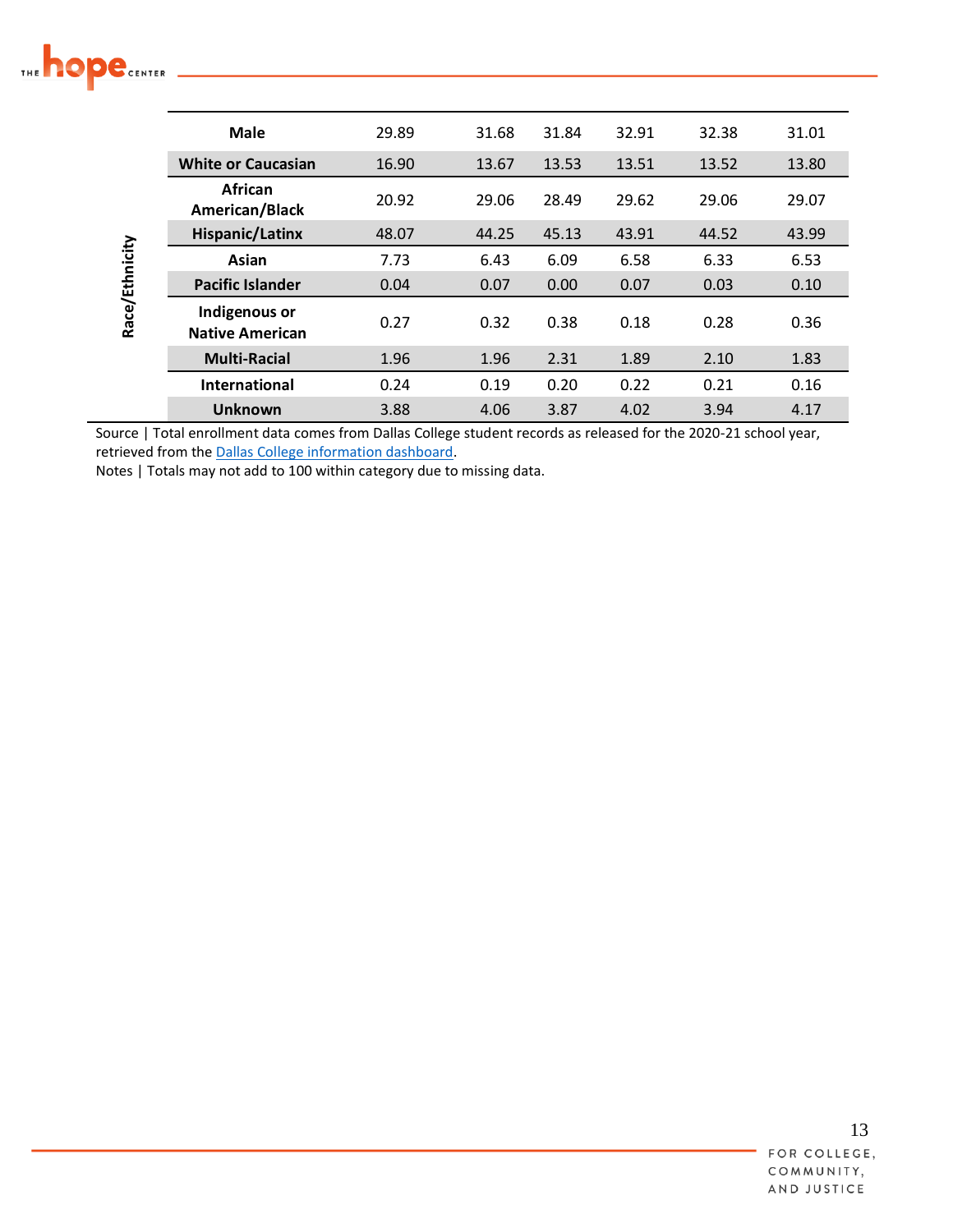

#### **TABLE H-4 | BASELINE EQUIVALENCE, BY GROUP**

|                                                  |         | <b>No</b><br><b>Outreach -</b><br><b>Control</b> | <b>Both</b><br><b>Treatment</b> | <b>Text</b><br><b>Nudges -</b><br><b>Info Only</b> | <b>Text</b><br><b>Nudges -</b><br><b>Attuned</b> |         | <b>Difference</b><br><b>Control</b><br><b>Group vs</b><br><b>Both</b><br><b>Treatment</b> |        |
|--------------------------------------------------|---------|--------------------------------------------------|---------------------------------|----------------------------------------------------|--------------------------------------------------|---------|-------------------------------------------------------------------------------------------|--------|
| <b>Category</b>                                  | All     | <b>Group</b>                                     | <b>Groups</b>                   | <b>Group</b>                                       | <b>Group</b>                                     | p-value | <b>Groups</b>                                                                             | N      |
| Overall                                          | 18,287  | 9,287                                            | 9,000                           | 4,500                                              | 4,500                                            |         |                                                                                           |        |
| <b>Gender Identity (%)</b>                       |         |                                                  |                                 |                                                    |                                                  |         |                                                                                           |        |
| Female                                           | 68.32   | 68.99                                            | 67.62                           | 67.13                                              | 68.08                                            | 0.05    | 0.04                                                                                      | 12,493 |
| Race/Ethnicity (%)                               |         |                                                  |                                 |                                                    |                                                  |         |                                                                                           |        |
| Hispanic/Latinx                                  | 44.25   | 43.99                                            | 44.52                           | 44.34                                              | 44.27                                            | 0.47    | 0.01                                                                                      | 8,092  |
| African American/Black                           | /29.06  | 29.07                                            | 29.06                           | 29.31                                              | 29.11                                            | 0.98    | 0.00                                                                                      | 5,315  |
| White or Caucasian                               | 13.67   | 13.80                                            | 13.52                           | 13.47                                              | 13.62                                            | 0.58    | 0.01                                                                                      | 2,499  |
| Other                                            | 13.02   | 13.14                                            | 12.90                           | 12.88                                              | 12.99                                            | 0.63    | 0.01                                                                                      | 2,381  |
| Age                                              |         |                                                  |                                 |                                                    |                                                  |         |                                                                                           |        |
| Student Age, in Years                            | 26.12   | 26.15                                            | 26.09                           | 26.13                                              | 26.05                                            | 0.59    | 0.01                                                                                      | 18,287 |
| Citizenship (%)                                  |         |                                                  |                                 |                                                    |                                                  |         |                                                                                           |        |
| <b>US Citizen</b>                                | 97.41   | 97.37                                            | 97.44                           | 97.50                                              | 97.43                                            | 0.76    | 0.02                                                                                      | 17,813 |
| <b>Expected Family Contribution</b>              |         |                                                  |                                 |                                                    |                                                  |         |                                                                                           |        |
| EFC(5)                                           | 1725.17 | 1740.71                                          | 1709.20                         | 1699.04                                            | 1719.32                                          | 0.49    | 0.01                                                                                      | 16,048 |
| Negative EFC (%)                                 | 66.81   | 66.83                                            | 66.78                           | 66.74                                              | 66.79                                            | 0.94    | 0.00                                                                                      | 10,736 |
| <b>Transcript Information Prior to Fall 2020</b> |         |                                                  |                                 |                                                    |                                                  |         |                                                                                           |        |
| Part-Time Fall 2020                              | 64.86   | 64.97                                            | 64.76                           | 64.73                                              | 64.84                                            | 0.77    | 0.01                                                                                      | 11,736 |
| <b>Cumulative GPA</b>                            | 2.86    | 2.86                                             | 2.86                            | 2.83                                               | 2.88                                             | 0.81    | 0.00                                                                                      | 15,466 |
| <b>Cumulative Credits</b>                        | 28.82   | 28.85                                            | 28.79                           | 28.77                                              | 28.82                                            | 0.88    | 0.00                                                                                      | 18,287 |

Source | Data on student characteristics come from Dallas College administrative records.

Notes | Table reports the effect size of difference between treatment and control groups. Effect size is estimated using Hedges G or Cox's Index, as appropriate and denotes effect sizes for binary and continuous measures. Missing FAFSA data due to students who did not fill out an application for the 2020 academic year. Missing GPA data due to students who dropped out of college, other records with missing information were imputed with zeros. Percentages may not add up to 100 due to rounding.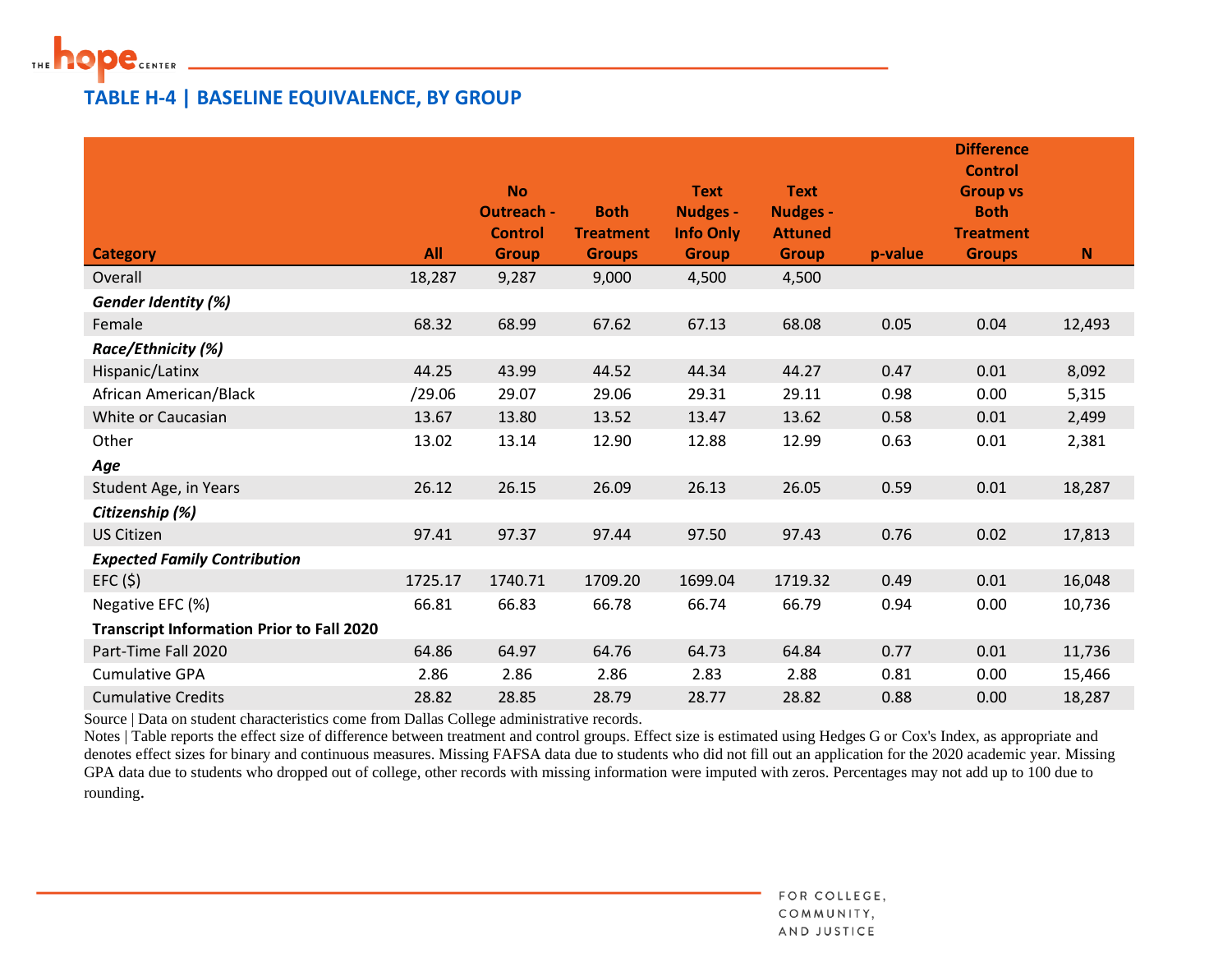

## **TABLE H-5 | COMPARISON OF STUDENT CHARACTERISTICS OF STUDY AND SURVEY SAMPLES**

|                                                  | <b>Study Sample</b> |                | <b>Survey Sample</b> |                |
|--------------------------------------------------|---------------------|----------------|----------------------|----------------|
| Category                                         | N                   | %              | N                    | %              |
| Gender Identity (%)                              |                     |                |                      |                |
| Female                                           | 12,493              | 68             | 783                  | 78             |
| Male                                             | 5,794               | 32             | 215                  | 22             |
| Race/Ethnicity (%)                               |                     |                |                      |                |
| White or Caucasian                               | 2,499               | 14             | 141                  | 14             |
| African American/Black                           | 5,315               | 30             | 307                  | 30             |
| Hispanic/Latinx                                  | 8,092               | 44             | 422                  | 42             |
| Other                                            | 2,381               | 14             | 128                  | 12             |
| Age                                              |                     |                |                      |                |
| Student Age, in Years                            | 18,287              | 26             | 998                  | 28             |
| Citizenship (%)                                  |                     |                |                      |                |
| <b>US Citizen</b>                                | 17,813              | 98             | 976                  | 98             |
| Non-US Citizen                                   | 474                 | $\overline{2}$ | 22                   | $\overline{2}$ |
| <b>Expected Family Contribution (\$)</b>         |                     |                |                      |                |
| <b>EFC</b>                                       | 1,725               | --             | 1,537                |                |
| <b>Negative EFC</b>                              | $-3,780$            | $-$            | $-8,783$             | --             |
| <b>Transcript Information Prior to Fall 2020</b> |                     |                |                      |                |
| Part-Time                                        | 11,736              | 64             | 626                  | 64             |
| <b>Cumulative GPA</b>                            | 2.86                | $-$            | 2.93                 | --             |
| <b>Cumulative Credits</b>                        | 29                  |                | 31                   | --             |

Source | Data on student characteristics come from Dallas College administrative records.

Notes |Table reports the characteristics between the 18,287 students included in the study and the 998 students who were of the random sample of study participants who answered the survey. Missing FAFSA data due to students who did not fill out an application for the 2020 school year. Missing GPA data due to students who dropped out of school. Records with missing information were dropped from analyses. Percentages may not add up to 100 due to rounding.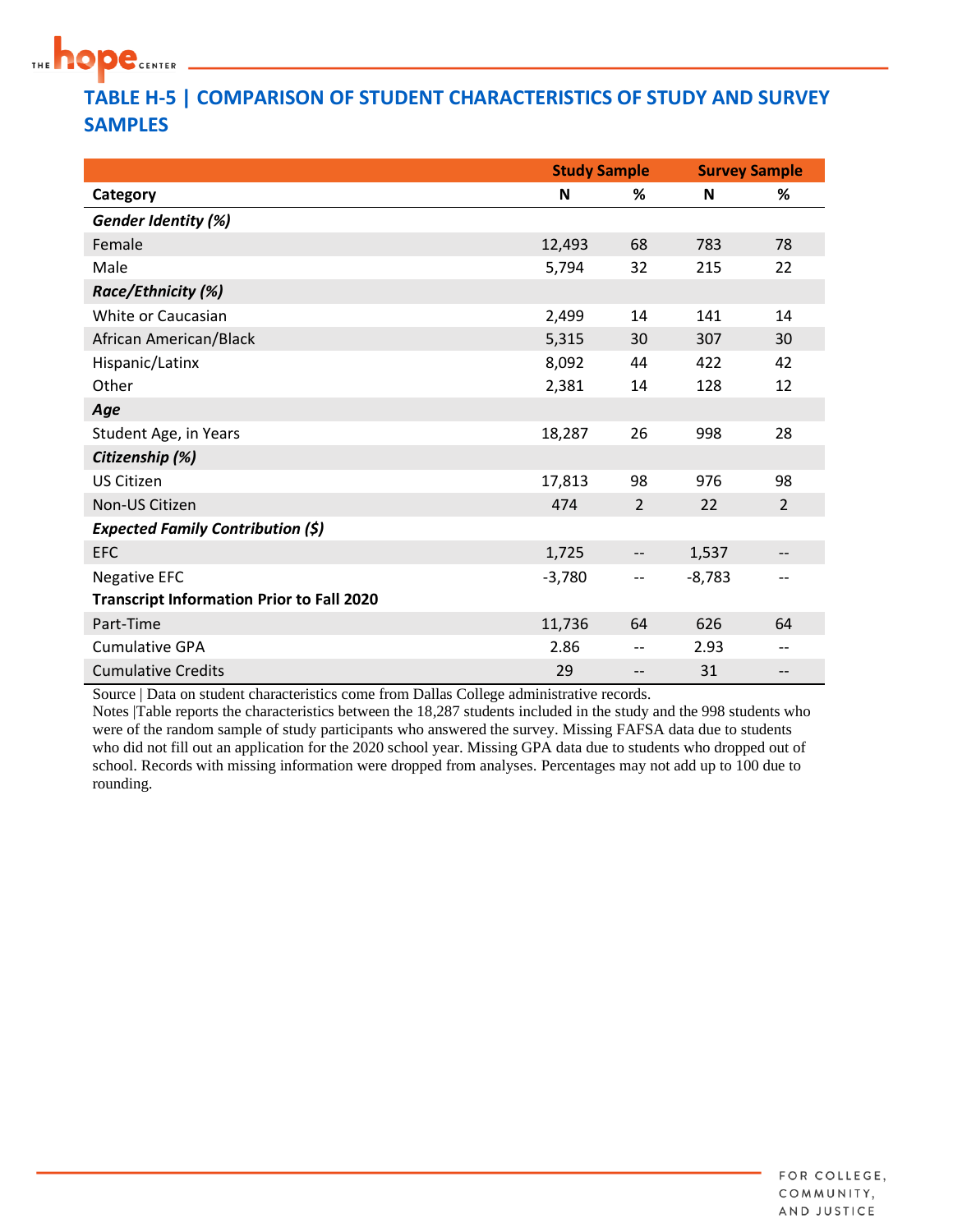

## **TABLE H-6 | TEXT NUDGES RESPONSE RATES LONGITUDINALLY, BY GROUP**

| <b>Week of</b> | <b>Resource Type</b>    |                          | <b>Text Nudges - Info Only</b> |                          | <b>Text Nudges - Attuned</b> |
|----------------|-------------------------|--------------------------|--------------------------------|--------------------------|------------------------------|
|                |                         | %                        | Avg N                          | %                        | Avg N                        |
|                |                         |                          | <b>Calendar Year 2020</b>      |                          |                              |
| 9/9            | <b>Emergency Aid</b>    | 4,406                    | 2.66                           | 4,424                    | 2.33                         |
| 9/16           | <b>Public Benefits</b>  | 4,402                    | 1.14                           | 4,416                    | 1.00                         |
| 9/23           | <b>Financial Aid</b>    | 4,385                    | 1.94                           | 4,398                    | 0.93                         |
| 9/30           | Campus food and housing | 4,367                    | 1.01                           | 4,392                    | 0.68                         |
| 10/7           | <b>Emergency Aid</b>    | 4,350                    | 1.20                           | 4,374                    | 1.12                         |
| 10/14          | <b>Public Benefits</b>  | 4,337                    | 1.15                           | 4,351                    | 0.53                         |
| 10/21          | <b>Financial Aid</b>    | 4,311                    | 0.82                           | 4,330                    | 0.62                         |
| 10/28          | Campus food and housing | 4,291                    | 0.82                           | 4,314                    | 0.63                         |
| 11/4           | <b>Emergency Aid</b>    | 4,271                    | 0.80                           | 4,296                    | 0.77                         |
| 11/11          | <b>Public Benefits</b>  | 4,238                    | 0.68                           | 4,259                    | 0.82                         |
| 11/18          | <b>Financial Aid</b>    | 4,155                    | 0.45                           | 4,150                    | 0.30                         |
| 11/25          | Campus food and housing | 4,140                    | 0.63                           | 4,140                    | 0.39                         |
| 12/2           | <b>Emergency Aid</b>    | 4,123                    | 0.85                           | 4,125                    | 0.63                         |
| 12/9           | <b>Public Benefits</b>  | 4,116                    | 0.78                           | 4,108                    | 0.46                         |
| 12/16          | <b>Financial Aid</b>    | 4,093                    | 0.50                           | 4,094                    | 0.38                         |
|                |                         |                          | <b>Calendar Year 2021</b>      |                          |                              |
| 1/20           | <b>Emergency Aid</b>    | 4,047                    | 1.06                           | 4,075                    | 0.74                         |
| 1/27           | <b>Public Benefits</b>  | 4,038                    | 0.67                           | 4,042                    | 0.40                         |
| 2/3            | <b>Financial Aid</b>    | 4,017                    | 0.50                           | 4,023                    | 0.30                         |
| 2/10           | Campus food and housing | 3,997                    | 0.48                           | 4,012                    | 0.35                         |
| 2/17           | <b>Emergency Aid</b>    | 3,977                    | 0.30                           | 3,998                    | 0.33                         |
| 2/24           | <b>Public Benefits</b>  | 3,967                    | 0.53                           | 3,991                    | 0.40                         |
| 3/3            | <b>Financial Aid</b>    | 3,950                    | 0.30                           | 3,978                    | 0.26                         |
| 3/10           | Campus food and housing | 3,943                    | 0.41                           | 3,967                    | 0.43                         |
| 3/17           | SKIP (spring break)     | $\overline{\phantom{a}}$ | $\overline{\phantom{a}}$       | $\overline{\phantom{a}}$ | $\overline{\phantom{a}}$     |
| 3/24           | <b>Emergency Aid</b>    | 3,936                    | 0.51                           | 3,958                    | 0.35                         |
| 3/31           | <b>Public Benefits</b>  | 3,928                    | 0.33                           | 3,948                    | 0.33                         |
| 4/7            | <b>Financial Aid</b>    | 3,917                    | 0.22                           | 3,937                    | 0.23                         |
| 4/14           | Campus food and housing | 3,913                    | 0.38                           | 3,929                    | 0.38                         |
| 4/21           | <b>Emergency Aid</b>    | 3,904                    | 0.41                           | 3,919                    | 0.36                         |
| 4/28           | <b>Public Benefits</b>  | 3,899                    | 0.36                           | 3,913                    | 0.28                         |
| 5/5            | <b>Financial Aid</b>    | 3,891                    | 0.32                           | 3,908                    | 0.23                         |

Source | Data is from SignalVine tracker of text nudges sent and responses from nudge recipients.

Notes | Response data represents only incoming messages from nudge recipients and not subsequent responses sent to nudge recipients. Response rates are calculated as the total responses sent from recipients over the total texts sent to recipients that day.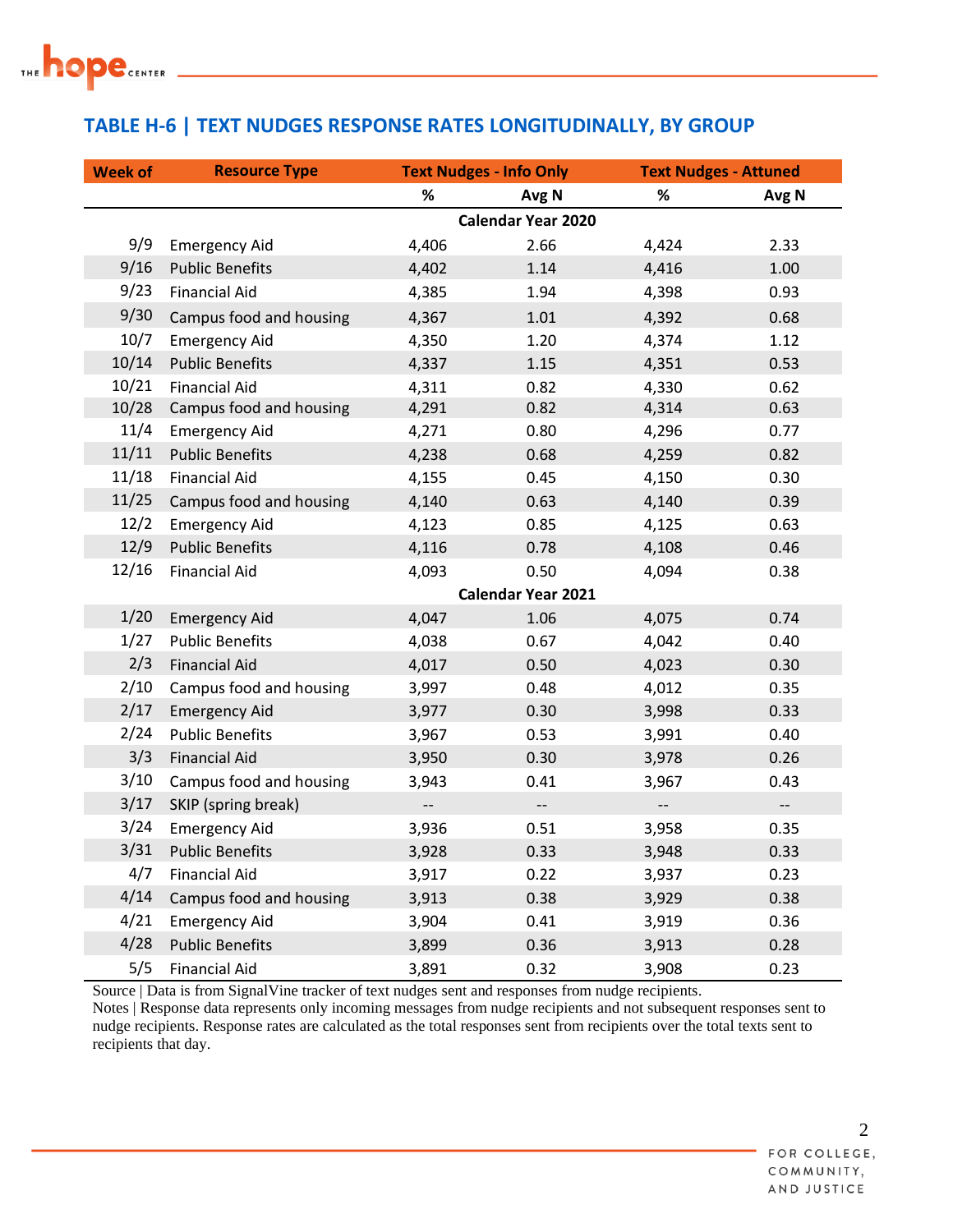

#### **TABLE H-7 | AVERAGE UNADJUSTED EDQUITY AND DALLAS COLLEGE NAVIGATOR ENGAGEMENT RATES, BY GROUP**

|                                                                       | <b>Average Edquity</b><br><b>Engagement Rates</b> | <b>Average Dallas College</b><br><b>Navigator Engagement</b><br><b>Rates</b> |
|-----------------------------------------------------------------------|---------------------------------------------------|------------------------------------------------------------------------------|
| Both Treatment Groups (Attuned and<br><b>Information Only Nudges)</b> | 36.33                                             | 3.64                                                                         |
| <b>Attuned Nudges</b>                                                 | 37.41                                             | 3.76                                                                         |
| <b>Information Only Nudges</b>                                        | 34.53                                             | 3.41                                                                         |
| Control (No Nudges)                                                   | 31.75                                             | 3.09                                                                         |

#### *N = 18,287*

Source | Data on Dallas College Navigator (DCN) engagement are from DCN case management system where Navigators input student engagements via phone, email, or web referrals. Data on Edquity engagement are based on applications for emergency aid submitted to Edquity via cell phone applications and web browser. Notes | Rates represent mean percent use of service by students in each group via post-estimation marginal effects based on a logistic regression which controlled for race/ethnicity and FAFSA application status.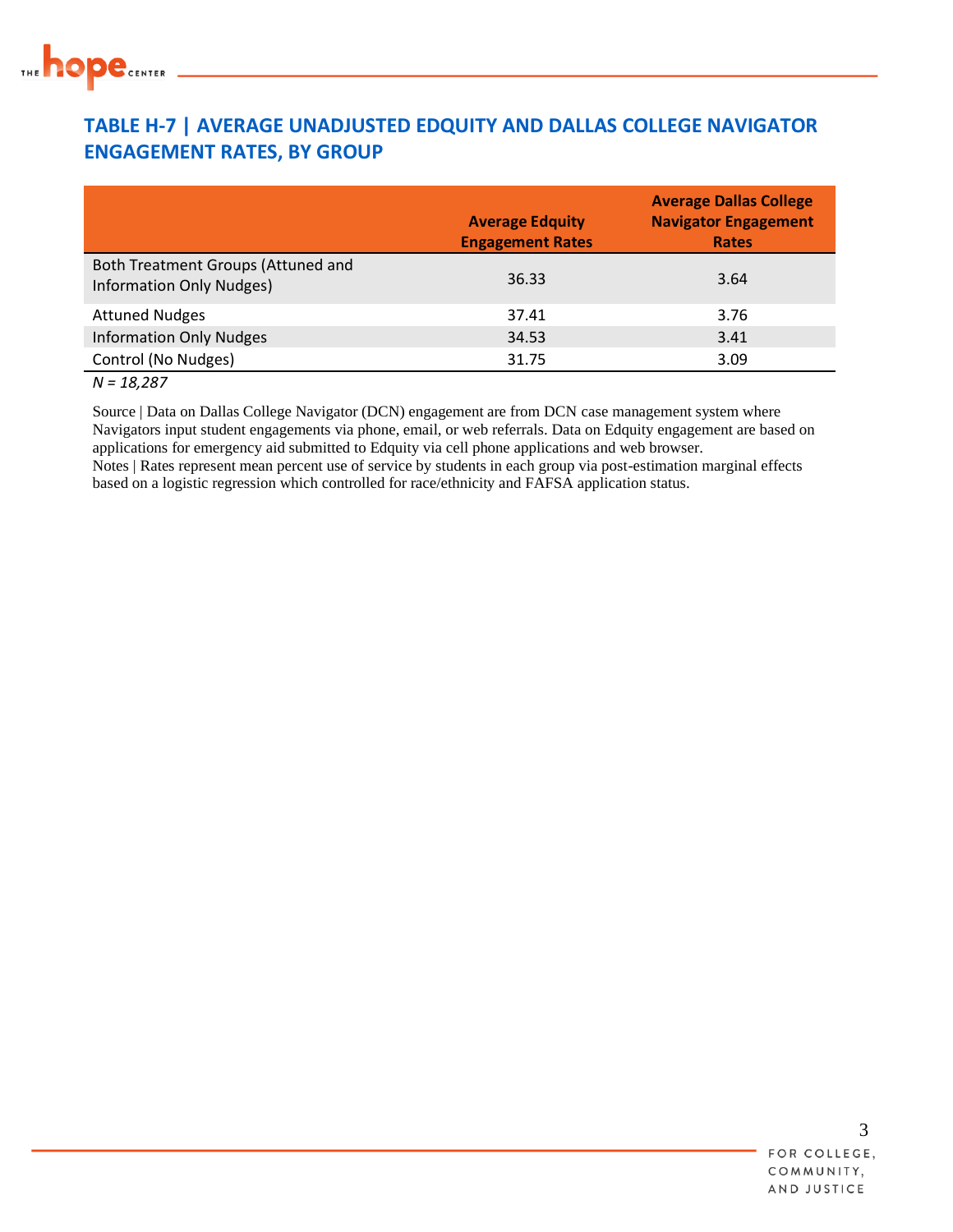## **TABLE H-8 | COMPARISON OF UNADJUSTED EDQUITY AND DALLAS COLLEGE NAVIGATORS ENGAGEMENT RATES, BY GROUP**

|                                                       | <b>Edquity Engagement Rates</b> |         | <b>Dallas College Navigator</b><br><b>Engagement Rates</b> |         |  |
|-------------------------------------------------------|---------------------------------|---------|------------------------------------------------------------|---------|--|
|                                                       | Difference (%)                  | p-value | Difference (%)                                             | p-value |  |
| Model 1: Nudging Treatment<br>Groups vs Control (ref) | 4.93                            | 0.00    | 0.61                                                       | 0.02    |  |
| Model 2: Attuned vs Information<br>Only Nudges(ref)   | 0.71                            | 0.48    | 0                                                          | 1.00    |  |
| Model 3: Attuned Nudges vs<br>Control(ref)            | 5.29                            | 0.00    | 0.61                                                       | 0.07    |  |
| Model 4: Information Only<br>Nudges vs Control(ref)   | 4.58                            | 0.00    | 0.61                                                       | 0.07    |  |

*N = 18,287*

Source | Data on Dallas College Navigator (DCN) engagement are from DCN case management system where Navigators input student engagements via phone, email, or web referrals. Data on Edquity engagement are based on applications for emergency aid submitted to Edquity via cell phone applications and web browser. Notes | Difference column represents percent point differences in use of service by students in each group via postestimation marginal effects based on a logistic regression which controlled for race/ethnicity and FAFSA application status.

4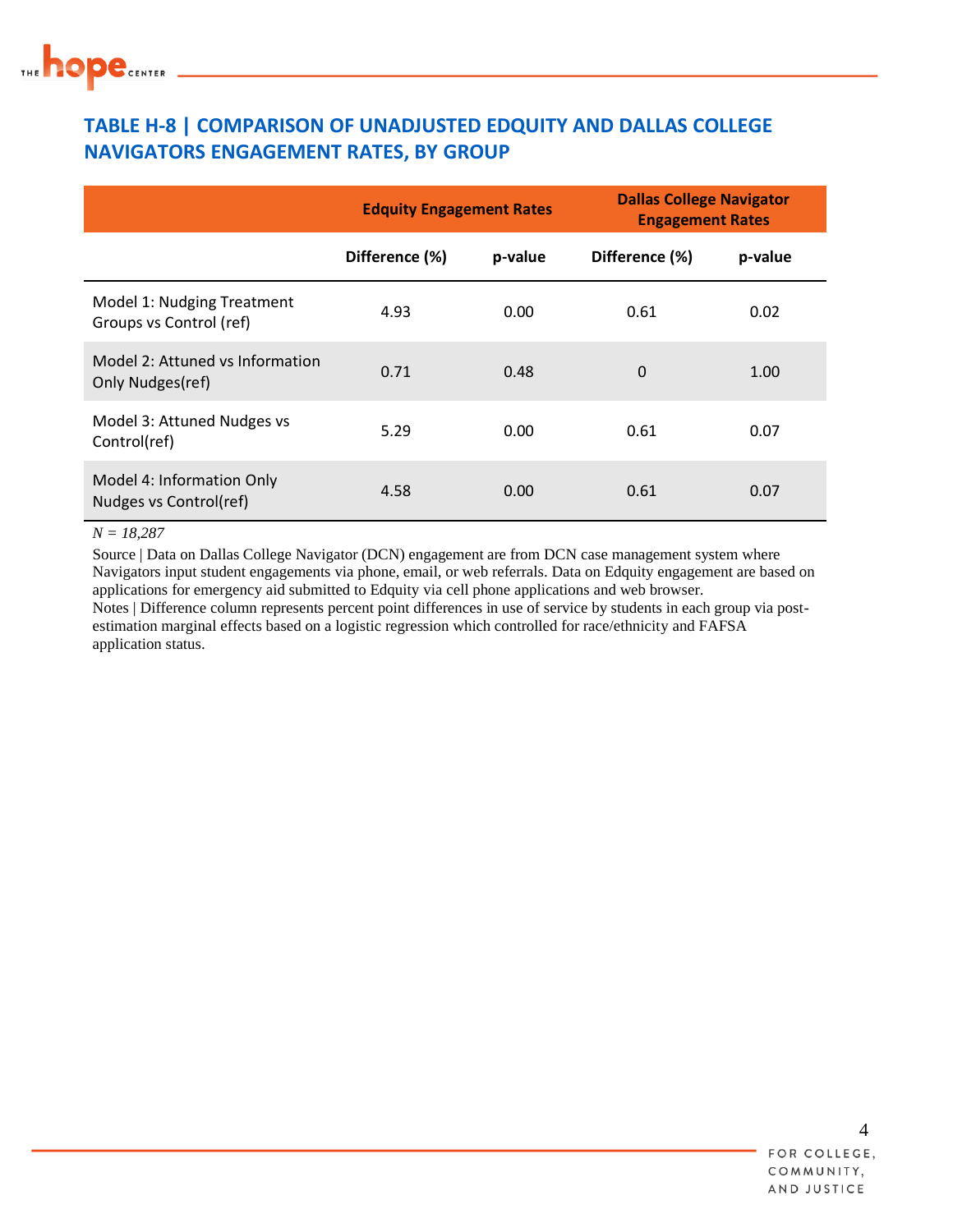

## **TABLE H-9 | COMPARISON OF ADJUSTED EDQUITY AND DALLAS COLLEGE NAVIGATORS' ENGAGEMENT RATES, BY GROUP AND NEGATIVE EFC**

|                                                                                        |                                              | <b>Students With an EFC At or</b><br><b>Above \$0</b> |                                              | <b>Students with EFC Below \$0</b>       |                                       | <b>Students with EFC below -</b><br>\$1,500 |                                              | <b>Students with EFC Below -</b><br>\$2,500 |  |
|----------------------------------------------------------------------------------------|----------------------------------------------|-------------------------------------------------------|----------------------------------------------|------------------------------------------|---------------------------------------|---------------------------------------------|----------------------------------------------|---------------------------------------------|--|
|                                                                                        | <b>Edquity</b><br><b>Engagement</b><br>Rates | <b>DCN</b><br>Engagement<br>Rates                     | <b>Edquity</b><br><b>Engagement</b><br>Rates | <b>DCN</b><br><b>Engagement</b><br>Rates | <b>Edquity</b><br>Engagement<br>Rates | <b>DCN</b><br>Engagement<br>Rates           | <b>Edquity</b><br><b>Engagement</b><br>Rates | <b>DCN</b><br>Engagement<br>Rates           |  |
| <b>Both Treatment</b><br>Groups (Stigma<br>Reducing and<br>Information Only<br>Nudges) | 30.01                                        | 2.66                                                  | 43.96                                        | 4.31                                     | 44.06                                 | 4.48                                        | 44.28                                        | 4.55                                        |  |
| Stigma Reducing<br><b>Nudges</b>                                                       | 32.26                                        | 2.78                                                  | 44.59                                        | 4.48                                     | 44.74                                 | 4.69                                        | 45.04                                        | 4.76                                        |  |
| Information Only<br><b>Nudges</b>                                                      | 26.55                                        | 2.42                                                  | 42.87                                        | 3.96                                     | 43.26                                 | 4.07                                        | 43.63                                        | 4.16                                        |  |
| Control (No<br>Nudges)                                                                 | 21.53                                        | 2.12                                                  | 41.17                                        | 3.50                                     | 41.79                                 | 3.53                                        | 42.23                                        | 3.64                                        |  |

 $N = 16,037$ 

Source | Data on Dallas College Navigator (DCN) engagement are from DCN case management system where Navigators input student engagements via phone, email, or web referrals. Data on Edquity engagement are based on applications for emergency aid submitted to Edquity via cell phone applications and web browser.

Notes | Rates represent marginal means of use of service by students in each group via post-estimation marginal effects based on a logistic regression that controlled for race/ethnicity.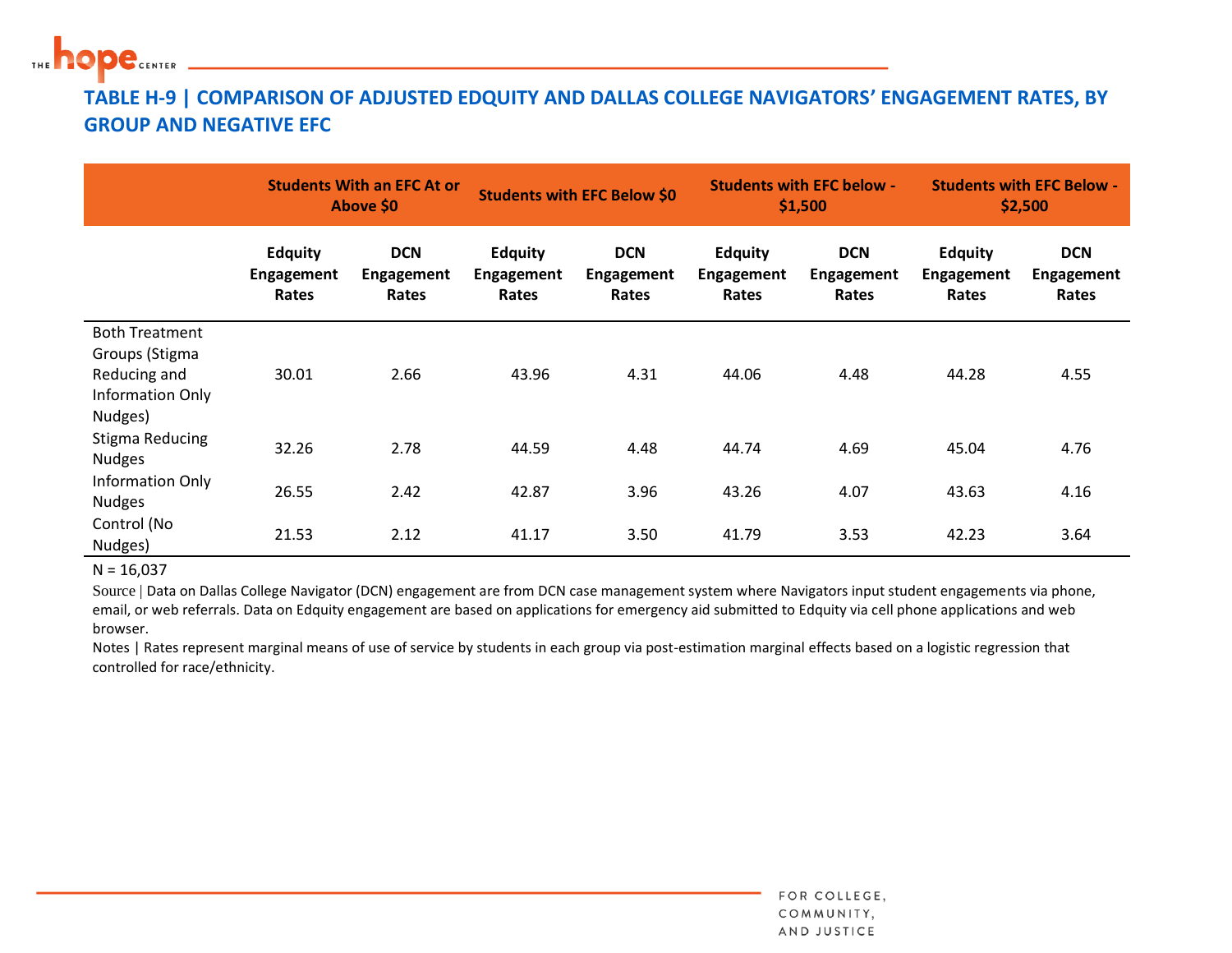

#### **TABLE H-10 | HETEROGENEITY OF UNADJUSTED IMPACTS ON USE OF EDQUITY APP, BY AGE**

|                                        |                                        | <b>Unadjusted</b>             |             | <b>Adjusted</b>                        |                               |             |  |
|----------------------------------------|----------------------------------------|-------------------------------|-------------|----------------------------------------|-------------------------------|-------------|--|
| Category                               | Impact on<br><b>Utilization</b><br>(b) | <b>Standard</b><br>Error (se) | p-<br>value | Impact on<br><b>Utilization</b><br>(b) | <b>Standard</b><br>Error (se) | p-<br>value |  |
| 18 to 20 Years Old                     | $-0.37$                                | 0.06                          | 0.00        | $-0.37$                                | 0.06                          | 0.00        |  |
| Over 30 Years Old                      | 0.64                                   | 0.06                          | 0.00        | 0.49                                   | 0.06                          | 0.00        |  |
| 26 to 30 Years Old                     | 0.30                                   | 0.07                          | 0.00        | 0.24                                   | 0.07                          | 0.00        |  |
| Text Nudges x 21 to 25 Years Old (ref) | 0.30                                   | 0.06                          | 0.00        | 0.30                                   | 0.06                          | 0.00        |  |
| Text Nudges x 18 to 20 Years Old       | $-0.26$                                | 0.09                          | 0.00        | $-0.26$                                | 0.09                          | 0.00        |  |
| Text Nudges x Over 30 Years Old        | $-0.04$                                | 0.08                          | 0.67        | $-0.03$                                | 0.09                          | 0.72        |  |
| Text Nudges x 26 to 30 Years Old       | 0.02                                   | 0.09                          | 0.87        | 0.02                                   | 0.10                          | 0.83        |  |

 $N = 18,287$ 

Source | Data above were collected by Dallas College staff obtained from Dallas College and from Edquity applications.

Notes | Impacts are modeled using logistic regression and controlled for student race and ethnicity, and whether the student completed the FAFSA; b represents the log-odds. Where applicable, missing demographic and outcome data were mean imputed. All other missing outcomes were imputed as zero.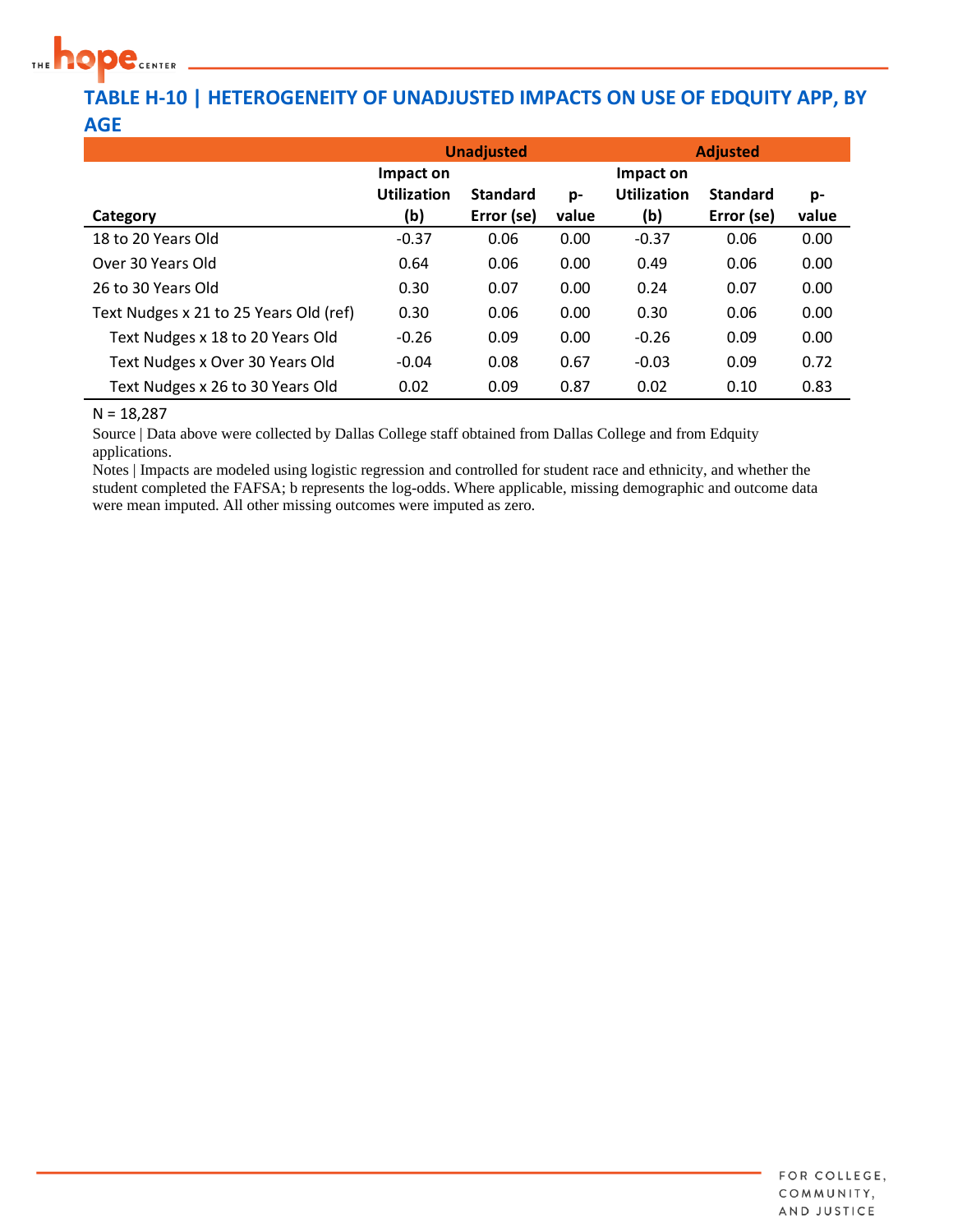

#### **TABLE H-11 | HETEROGENEITY OF UNADJUSTED IMPACTS ON USE OF EDQUITY APP**

|                                        | <b>Impact on</b><br><b>Utilization</b> | <b>Standard</b> |         |
|----------------------------------------|----------------------------------------|-----------------|---------|
| <b>Category</b>                        | (b)                                    | Error (se)      | p-value |
| Model 1: Student Gender                |                                        |                 |         |
| Male                                   | $-0.50$                                | 0.05            | 0.00    |
| Text Nudges x Female (ref)             | 0.22                                   | 0.04            | 0.00    |
| <b>Text Nudges x Male</b>              | 0.04                                   | 0.07            | 0.53    |
| Model 2: Student Race/Ethnicity        |                                        |                 |         |
| African American / Black               | 0.89                                   | 0.05            | 0.00    |
| White/Caucasian                        | 0.35                                   | 0.07            | 0.00    |
| Other                                  | 0.36                                   | 0.07            | 0.00    |
| Text Nudges x Hispanic/Latinx (ref)    | 0.26                                   | 0.05            | 0.00    |
| Text Nudges x African American / Black | $-0.05$                                | 0.07            | 0.47    |
| Text Nudges x White/Caucasian          | $-0.16$                                | 0.10            | 0.11    |
| Text Nudges x Other                    | 0.04                                   | 0.10            | 0.66    |
| Model 3: Negative EFC                  |                                        |                 |         |
| EFC < \$0                              | 0.96                                   | 0.05            | 0.00    |
| Text Nudges x EFC $\le$ \$0 (ref)      | 0.48                                   | 0.06            | 0.00    |
| Text Nudges x EFC < $$0$               | $-0.36$                                | 0.07            | 0.00    |

 $N = 18,287$ 

Source | Data above were collected by Dallas College staff obtained from Dallas College and from Edquity applications.

Notes | Impacts are modeled using logistic regression, and controlled for student race and ethnicity, and calculated expected family contribution per FAFSA data; b represents the logodds. Where applicable, missing demographic and outcome data were mean imputed. Other race/ethnicity includes American Indian, Southeast Asian/Pacific Islander, Multi-Racial, International, and Unknown categories. All other missing outcomes were imputed as zero.

#### **TABLE H-12 | HETEROGENEITY OF UNADJUSTED IMPACTS ON USE OF DALLAS COLLEGE NAVIGATORS**

 $\mathcal{L}$ FOR COLLEGE, COMMUNITY, AND JUSTICE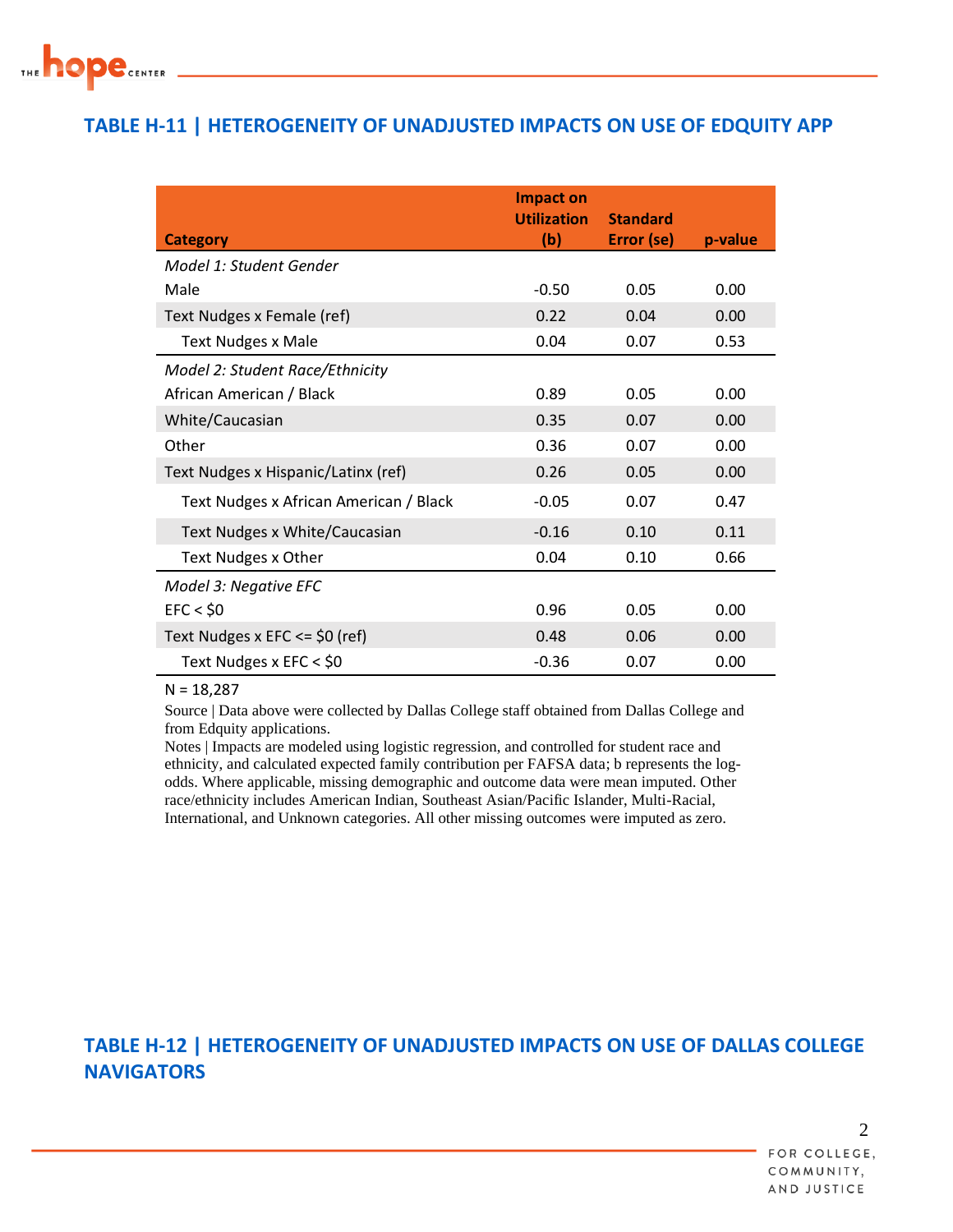

|                                        | Impact on          | <b>Standard</b> |         |
|----------------------------------------|--------------------|-----------------|---------|
|                                        | <b>Utilization</b> | Error           |         |
| <b>Category</b>                        | (b)                | (se)            | p-value |
| Model 1: Student Gender                |                    |                 |         |
| Male                                   | $-0.28$            | 0.14            | 0.04    |
| Text Nudges x Female (ref)             | 0.22               | 0.10            | 0.02    |
| <b>Text Nudges x Male</b>              | $-0.10$            | 0.19            | 0.61    |
| Model 2: Student Race/Ethnicity        |                    |                 |         |
| African American / Black               | 0.03               | 0.13            | 0.80    |
| White/Caucasian                        | $-1.11$            | 0.27            | 0.00    |
| Other                                  | $-0.43$            | 0.21            | 0.04    |
| Text Nudges x Hispanic/Latinx (ref)    | $-0.06$            | 0.12            | 0.65    |
| Text Nudges x African American / Black | 0.37               | 0.18            | 0.04    |
| Text Nudges x White/Caucasian          | 0.81               | 0.34            | 0.02    |
| Text Nudges x Other                    | 0.45               | 0.28            | 0.11    |
| Model 3: Negative EFC                  |                    |                 |         |
| EFC < \$0                              | 0.53               | 0.16            | 0.00    |
| Text Nudges x EFC <= \$0 (ref)         | 0.27               | 0.18            | 0.13    |
| Text Nudges x EFC < \$0                | $-0.03$            | 0.21            | 0.88    |

N = 18,287

Source | Data above were collected by Dallas College staff obtained from Dallas College and from Edquity applications.

Notes | Impacts are modeled using logistic regression, and controlled for student race and ethnicity, and calculated expected family contribution per FAFSA data; b represents the log-odds. Where applicable, missing demographic and outcome data were mean imputed. Other race/ethnicity includes American Indian, Southeast Asian/Pacific Islander, Multi-Racial, International, and Unknown categories. All other missing outcomes were imputed as zero.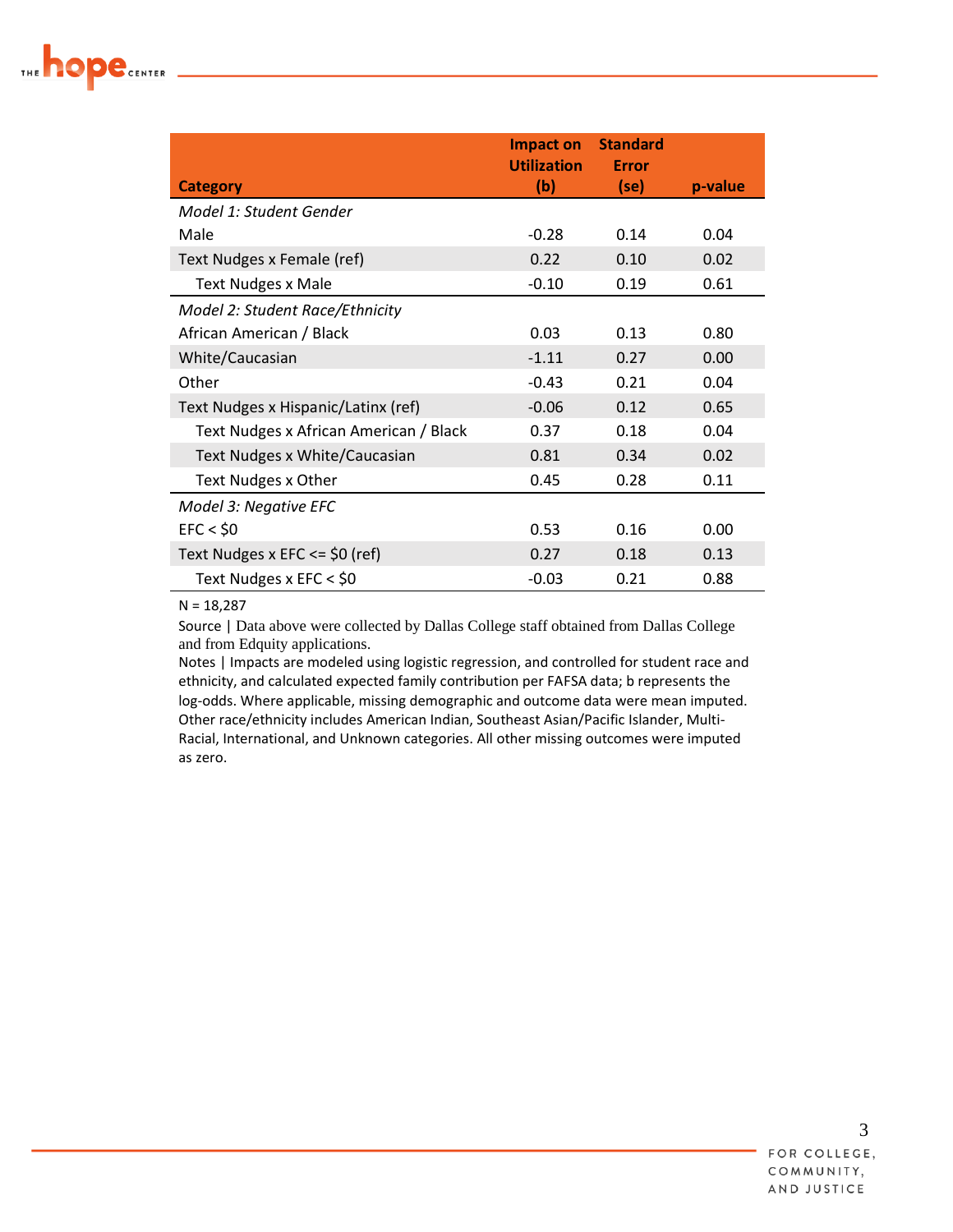### **TABLE H-13 | HETEROGENEITY OF ADJUSTED AND UNADJUSTED IMPACTS ON USE OF EDQUITY APP, BY RACE AND GENDER**

|                                                  |                    | <b>Unadjusted</b> |       | <b>Adjusted</b>    |                 |       |
|--------------------------------------------------|--------------------|-------------------|-------|--------------------|-----------------|-------|
|                                                  | Impact on          | <b>Standard</b>   |       | Impact on          | <b>Standard</b> |       |
|                                                  | <b>Utilization</b> | Error             | p-    | <b>Utilization</b> | <b>Error</b>    | p-    |
| Category                                         | (b)                | (se)              | value | (b)                | (se)            | value |
| Male                                             | $-0.56$            | 0.09              | 0.00  | $-0.51$            | 0.09            | 0.00  |
| African American/Black                           | 0.88               | 0.06              | 0.00  | 0.85               | 0.06            | 0.00  |
| White/Caucasian                                  | 0.39               | 0.08              | 0.00  | 0.37               | 0.08            | 0.00  |
| Other                                            | 0.30               | 0.09              | 0.00  | 0.36               | 0.37            | 0.33  |
| Male x African American/Black                    | 0.01               | 0.12              | 0.91  | 0.00               | 0.13            | 0.99  |
| Male x White/Caucasian                           | $-0.03$            | 0.16              | 0.85  | $-0.06$            | 0.16            | 0.71  |
| Male x Other                                     | 0.32               | 0.16              | 0.04  | 0.34               | 0.16            | 0.03  |
| Text Nudges x Female x Hispanic/Latinx<br>(ref)  | 0.23               | 0.06              | 0.00  | 0.23               | 0.06            | 0.00  |
| Text Nudges x Male x Hispanic/Latinx             | 0.16               | 0.12              | 0.16  | 0.17               | 0.12            | 0.15  |
| Text Nudges x Female x African<br>American/Black | 0.01               | 0.09              | 0.95  | 0.01               | 0.09            | 0.92  |
| Text Nudges x Female x<br>White/Caucasian        | $-0.23$            | 0.12              | 0.06  | $-0.23$            | 0.12            | 0.06  |
| Text Nudges x Female x Other                     | 0.15               | 0.12              | 0.22  | 0.16               | 0.13            | 0.21  |
| Text Nudges x Male x African<br>American/Black   | $-0.24$            | 0.17              | 0.17  | $-0.24$            | 0.17            | 0.17  |
| Text Nudges x Male x White/Caucasian             | 0.13               | 0.22              | 0.55  | 0.14               | 0.22            | 0.53  |
| Text Nudges x Male x Other                       | $-0.37$            | 0.21              | 0.09  | $-0.41$            | 0.22            | 0.06  |

#### $N = 18,287$

Source | Data above were collected by Dallas College staff obtained from Dallas College and from Edquity applications.

Notes | Impacts are modeled using logistic regression, and controlled for student race and ethnicity, and whether the student completed the FAFSA; b represents the log-odds. Where applicable, missing demographic and outcome data were mean imputed. Other race/ethnicity includes American Indian, Southeast Asian/Pacific Islander, Multi-Racial, International, and Unknown categories. All other missing outcomes were imputed as zero.

## **TABLE H-14 | HETEROGENEITY OF ADJUSTED AND UNADJUSTED IMPACTS ON USE OF DALLAS COLLEGE NAVIGATORS, BY RACE AND GENDER**

FOR COLLEGE, COMMUNITY, AND JUSTICE

4